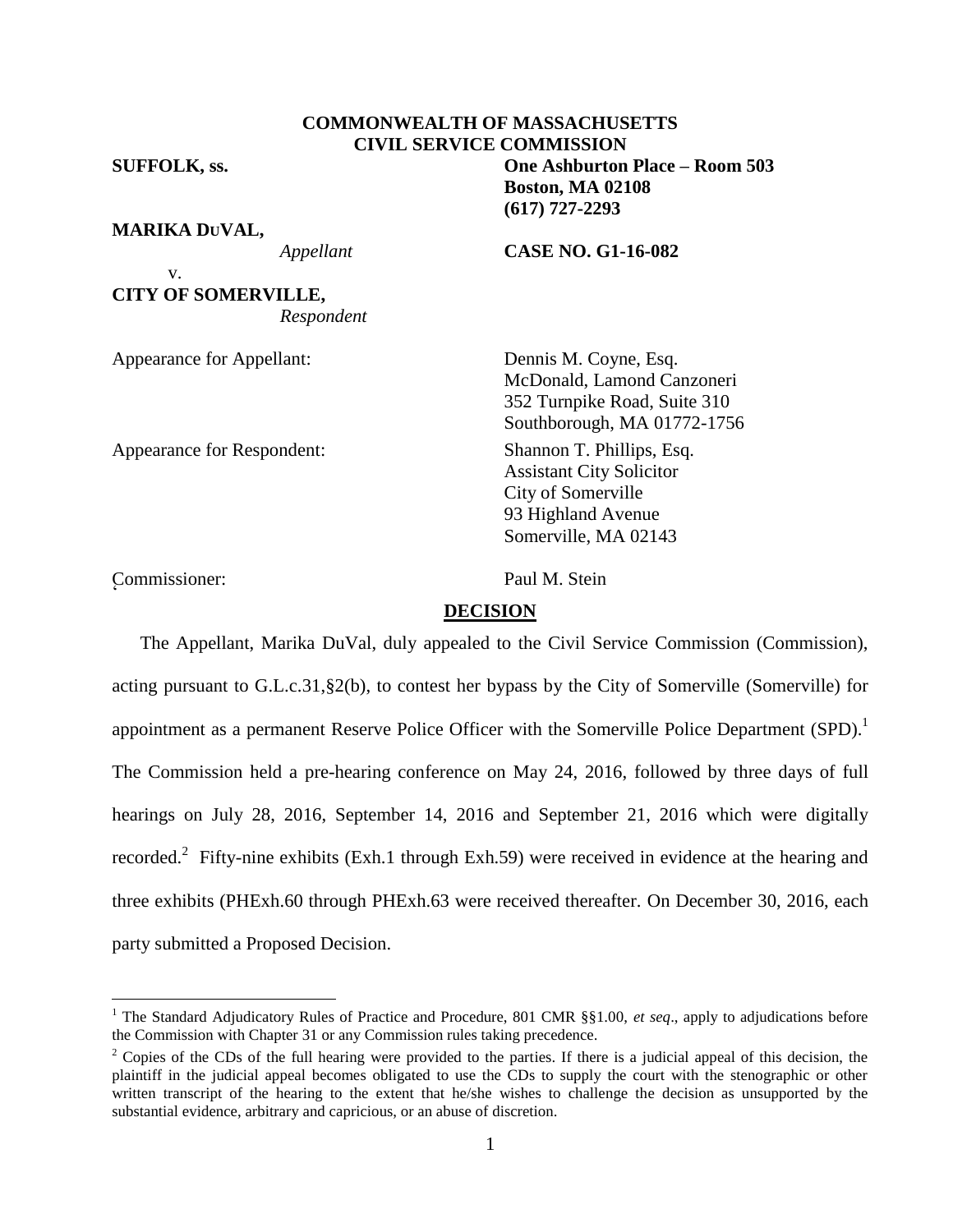#### **FINDINGS OF FACT**

Based on the Exhibits entered into evidence and the testimony of the following witnesses:

*Called by the Appointing Authority*:

- SPD Police Chief David Fallon
- SPD Police Captain Bernard Cotter
- **SPD Police Lieutenant Timothy Mitsakis**
- **SPD Police Sergeant Michael Kiely**
- Somerville Personnel Director William Roche
- Somerville HR/Civil Service Manager, Deborah (Debbie) Stein [no relation to CSC Commissioner Stein]

*Called by the Appellant:*

■ Marika DuVal, Appellant

and taking administrative notice of all matters filed in the case, pertinent law and reasonable inferences from the credible evidence, a preponderance of evidence establishes these facts:

1. The Appellant, Marika DuVal, is a Massachusetts citizen who has lived in Somerville for more than ten years. She grew up in Western Massachusetts and obtained her high school diploma from Wilbraham & Monson Academy in 2001.(*Exhs. 1 & 2*)

2. After high school graduation, Ms. DuVal attended Springfield Technical Community College for a year and took one semester at Colby-Sawyer College (English major) before she transferred to Johnson & Wales University, where she intended to earn a degree in Criminal Justice, but only finished two trimesters. She also took courses at Mass Bay Community College (General Studies). She never obtained a college degree. (*Exhs.1, 8 &13; Testimony of Appellant*)

3. Ms. DuVal began working for a dry cleaning chain's store in Wellesley MA in June 2003, initially, as a counter worker. She initially left that employer in March 2006 to work as a Loss Prevention Detective at a major retailer in Newton MA. In February 2007, she elected to return to the dry cleaner, where she became an assistant store manager, leaving that job in March 2008 to become the office manager for a Boston, MA automobile dealer's body shop, from which, unfortunately, she was laid off due to the recession. Her next full-time jobs were with a family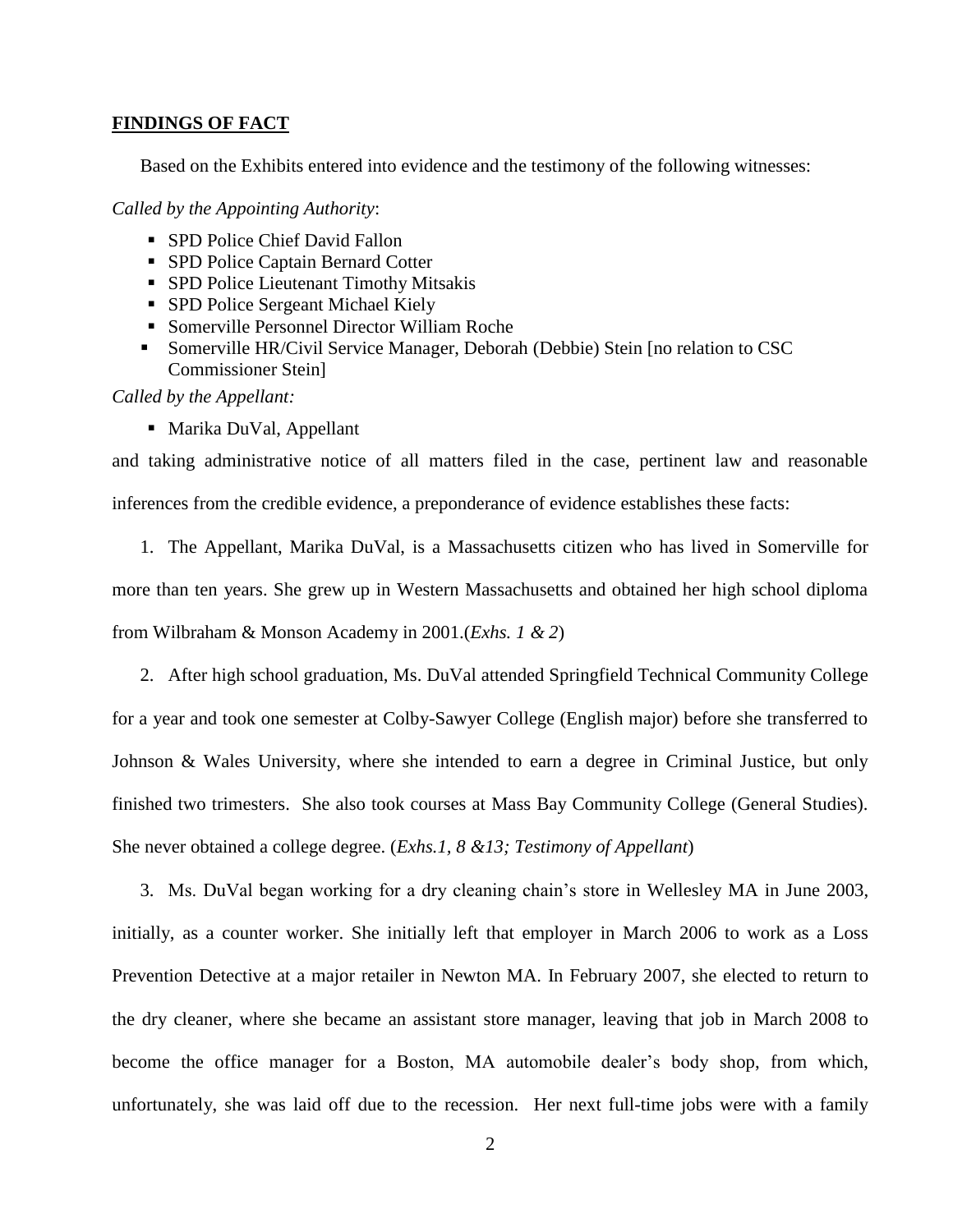services agency in Somerville MA from August 2011 until May 2012, and as an administrative assistant for an industrial electrical contractor in Cambridge MA from May 2012 to October 2012. Since May 2013, Ms. DuVal has been employed full-time as a customer service representative for a florist in Cambridge MA. (*Exhs. 1 & 13*)

4. Throughout most of her career, Ms. DuVal held down a second or third part-time job working nights as a security/door manager at a number of different clubs in the Boston area. This work calls for regularly dealing with difficult, intoxicated, and impulsive people. Confrontation is routinely part of the job and calls for discretion to prevent injury and property damage. She regularly works side-by-side with the municipal police officers assigned to detail at the clubs.

- From 2006 through 2011 she worked, off and on, at Cambridge restaurant & Night Club. (Cambridge Restaurant/Night Club). She lost that job after she confronted a band manager when she observed him engaged in rude and inappropriate behavior toward staff, and told him she would have to have him removed from the club if he continued the behavior. The band manager complained to one of the owners, who terminated her.
- Ms. DuVal also worked at the [name redacted] Lounge in Cambridge (Cambridge Lounge) for about a year (2007-2008). She once refused entry to someone because the show was sold out and the club was at maximum lawful capacity. When he asked: "What do you mean sold out?" she replied: "What don't you understand about sold out?" The man, who knew the owner, complained. The owner let his friend in and fired her.
- In 2011, she worked as a security guard for an Allston MA restaurant/bar. She left that job in August 2012 to take a door manager's position at the [name redacted] Bar & Grille in Somerville (Somerville Bar & Grille) The Alston restaurant/bar asked her back in 2013, and she worked three jobs for a few months but found it too much to handle.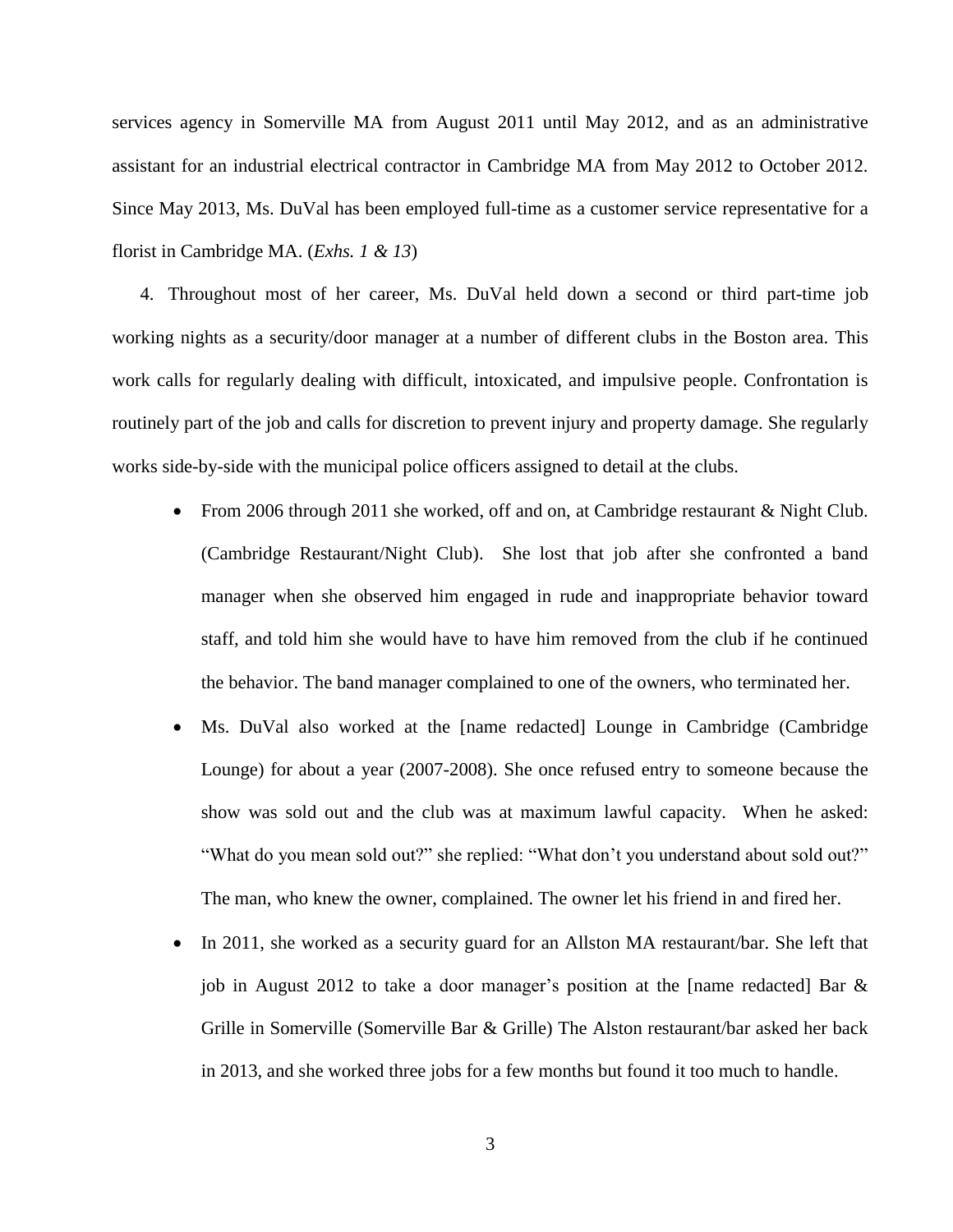• Ms. DuVal still works for the Somerville Bar  $\&$  Grille, where she has been promoted to the position of security manager, which includes responsibility for training staff and overall compliance with all licensing and liquor laws. Her only discipline was for once refusing to allow a woman to enter the premises because she had called Ms. DuVal a "bitch", which required her manager's intervention to resolve.

Between her full-time job at the Cambridge florist and her part-time job as security manager in Somerville, Ms. DuVal works 60 to 70 hours per week. (*Exhs. 1, 3 & 13; Testimony of Appellant*)

5. Ms. DuVal's long working hours and multiple jobs were necessitated, in significant part, by two major setbacks in her personal life. In 2003, her parents separated, and, without financial support from her parents, Ms. DuVal was forced to interrupt her college education. When she returned from college, she found that her father had become unstable.<sup>3</sup> Eventually, her father and brother moved to New York, where her father soon died of a terminal illness. Then, around 2014, the break-up of a long-time relationship left her alone in the apartment shared by the couple, once again, adding an unexpected financial burden of having sole responsibility for the rent and expenses. (*Exh. 8; Testimony of Appellant*)

6. On June 15, 2013, Ms. DuVal took and passed the civil service exam for municipal police officer. Her name was placed on the eligible list established by the Massachusetts Human Resources Division (HRD) on October, 15, 2013. (*Exh. 52;Stipulated Facts*)

7. In November 2014, pursuant to a request by Somerville to appoint ten (10) Permanent Fill-Time Police Officers and eight (8) Permanent Reserve Police Officers, HRD issued certifications

<sup>&</sup>lt;sup>3</sup> On one visit home from college, Ms. DuVal's father had entered her bedroom and refused to leave, causing her to "slap" him. The father called the police and Ms. DuVal was arrested and booked for assault and battery. The charges were dismissed less than a month later. This incident is the only entry on Ms. DuVal's criminal history. The arrest, however, also factored into her leaving Johnson & Wales University as she learned that it would complicate the ability of the University to place her into a law enforcement agency. (*Exhs. 1, 2, 8, 13 &16)*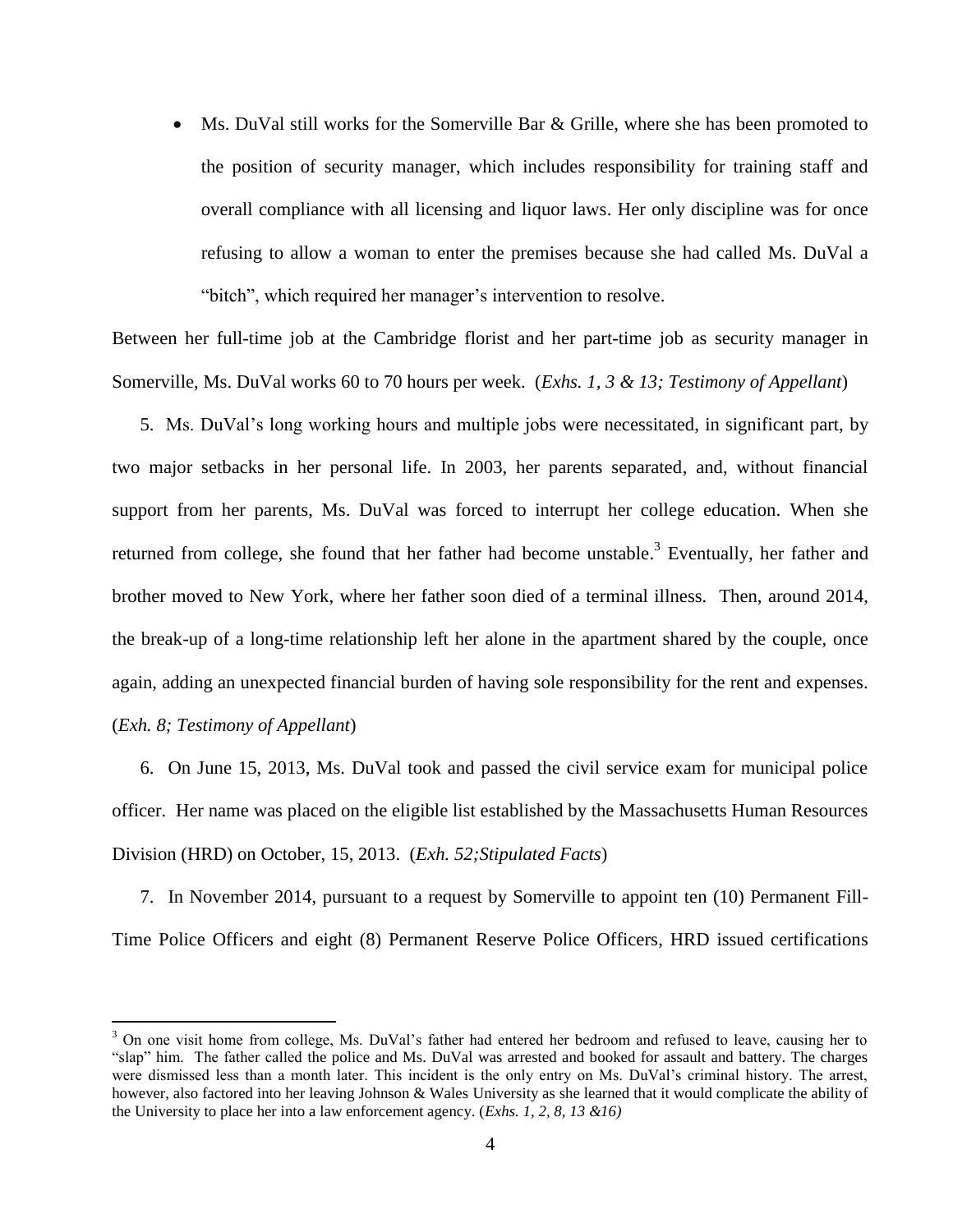#02466 and #02473 to the municipality. These certifications were later supplemented on December 5, 2014 with additional names, one of which was Ms. DuVal's. (*Exhs.17 & 52; Stipulated Facts*)

8. A total of 46 candidates signed the two certifications, of which 30 candidates were ranked in the  $22<sup>nd</sup>$  place tie group and above, six candidates were tied with Ms. DuVal in  $23<sup>rd</sup>$  place, and six candidates were ranked below Ms. DuVal in  $24^{th}$  place. (*Exh. 17 & 52*)<sup>4</sup>

9. On December 18, 2014, Ms. DuVal reported to the SPD headquarters for a candidates' orientation. She submitted the required application packet, including a 16-page "Recruit Candidate Information Form", a resume, letters of reference and credit reports from three major credit reporting agencies. She submitted to a hair drug test which she passed. (*Exh. 1;Testimony of Appellant*)

10. In the section of the application entitled "Education", Ms. DuVal accurately and fully described all four colleges that she had attended, noting she had never completed a degree. (*Exh. 1*)

11. In the section of the application entitled "Driving Record", Ms. DuVal accurately and full identified her one motor vehicle accident, in 2002, for which she was found responsible. Ms. DuVal has also been cited once for speeding in 2006, but she did not report that because the application asked only to list "all traffic citations you have received in the last five years." (*Exhs. 1 & 2*)

12. In the section of the application entitled "Employment", Ms. DuVal accurately and fully identified all of her full-time and part-time employment, noting, as required, a period of unemployment from full-time work from December 2008 until 2011. In particular, her disclosures accurately identified the reasons she was fired from the two Cambridge establishments and the written warning she once received from her current Somerville employer. She also discretely (but accurately) described why she left the family services agency after ten months (due to the program

 4 Somerville processed the full-time and reserve appointments simultaneously, eventually hiring ten (10) full time officers in May 2015, all of whom ranked in the  $21<sup>st</sup>$  tie group or above. The selection of reserve officers then considered those candidates who had not been "reached" for full-time appointment, which included ten remaining candidates in the 21<sup>st</sup> and 22<sup>nd</sup> tie groups ranked above Ms. DuVal, the six candidates tied with Ms. DuVal in the 23<sup>rd</sup> tie group, and six candidates ranked below her in the  $24<sup>th</sup>$  tie group.(*Exhs. 17, 55 & 56; Testimony of Stein & Roache*)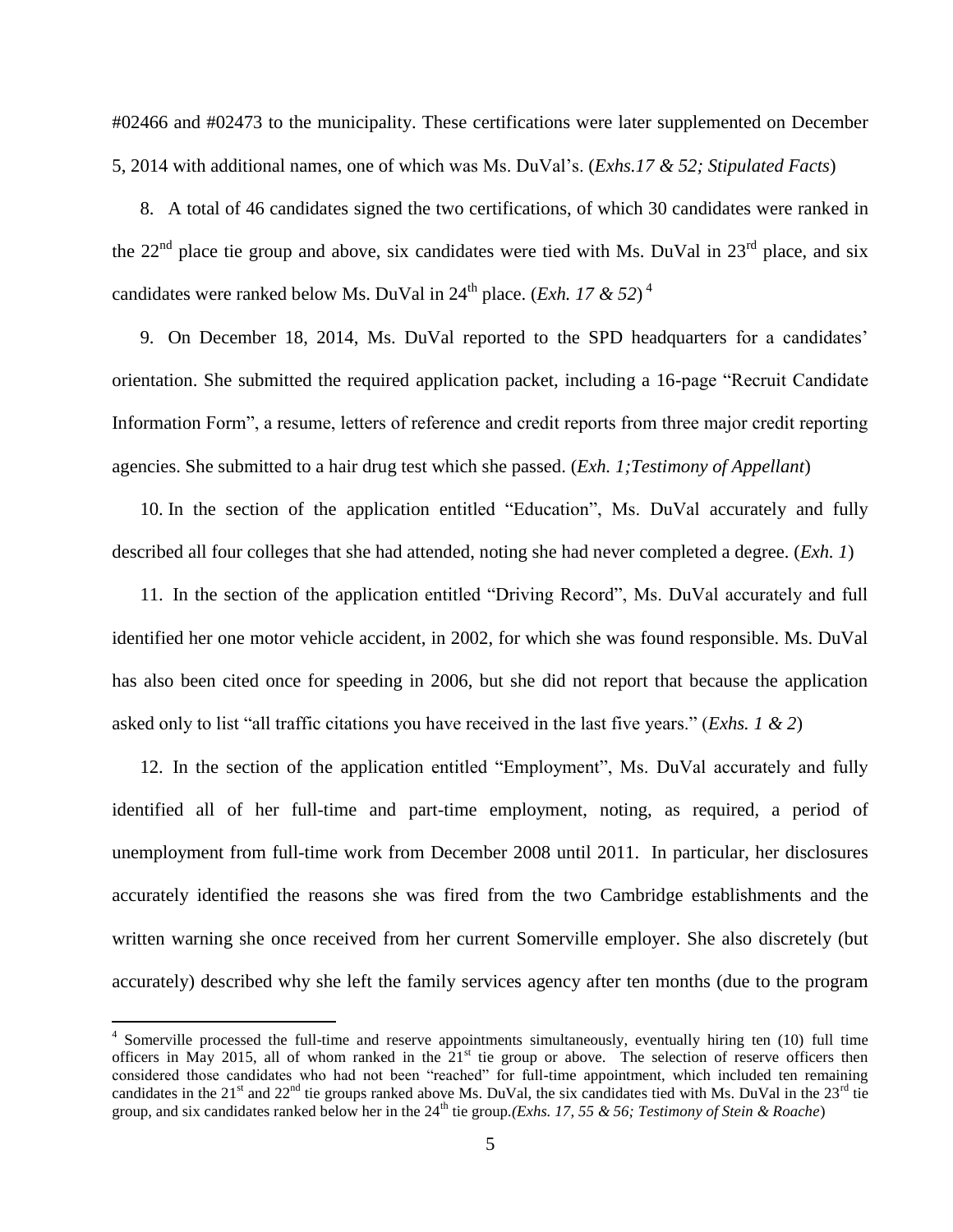director's "inappropriate behavior") and the electrical company after six months (did not enjoy the clerical work for that commercial lighting company). She estimated that she had taken approximately 12 sick days and had been tardy 10 times in her career. In response to a question which asked: "Which of your past positions has best prepared you to become a police officer and Why?" Ms. Duval stated: "*All of my Door and Security positions. You get used to dealing with people in stressful and difficult situations and learn how to stay calm*." (*Exh. 1*)

13. In the section of the application entitled "Criminal Record", Ms. DuVal accurately responded "YES" to questions which asked: "Have you ever been arrested for violation of a criminal statute?", "Have you ever been arrested but never tried for a criminal offense?" and "Have you ever been arrested".<sup>5</sup> She accurately answered "NO" to all other questions about past or pending criminal or civil actions against her. (*Exhs. 1 & 2*)

14. In the section of the application entitled "Financial Record" Ms. DuVal accurately listed her two credit card accounts and the current balances on each account. She answered "YES" to the question: "Has your credit ever been considered unsatisfactory?" and answered "NO" to all other questions, including the question: "Have you ever been sued or had your wages garnished?" and all questions concerning any current financial debt, including, "Are you *now* over 180 days delinquent on any loan or financial obligation?" (*Exh.1*) (*emphasis added*)

15. As required, Ms. DuVal also attached complete copies of the credit reports (dated 12/12/2014) that she had obtained from Experian (overall credit "fair"), TransUnion (overall credit "D" ["A" best, "E" worst], and Equifax (overall credit "average"). The credit reports show Ms. DuVal current on all outstanding debt, the bulk of which (approximately \$8,000) are college student

<sup>&</sup>lt;sup>5</sup> Ms. DuVal answered "YES" to these questions, although the form gave her the option to answer "NO RECORD" to the first two. The form did not provide any option to answer "NO RECORD" to the third question. *Compare* G.L.c.31,§20 *with* G.L.c.151B,§§9 &9½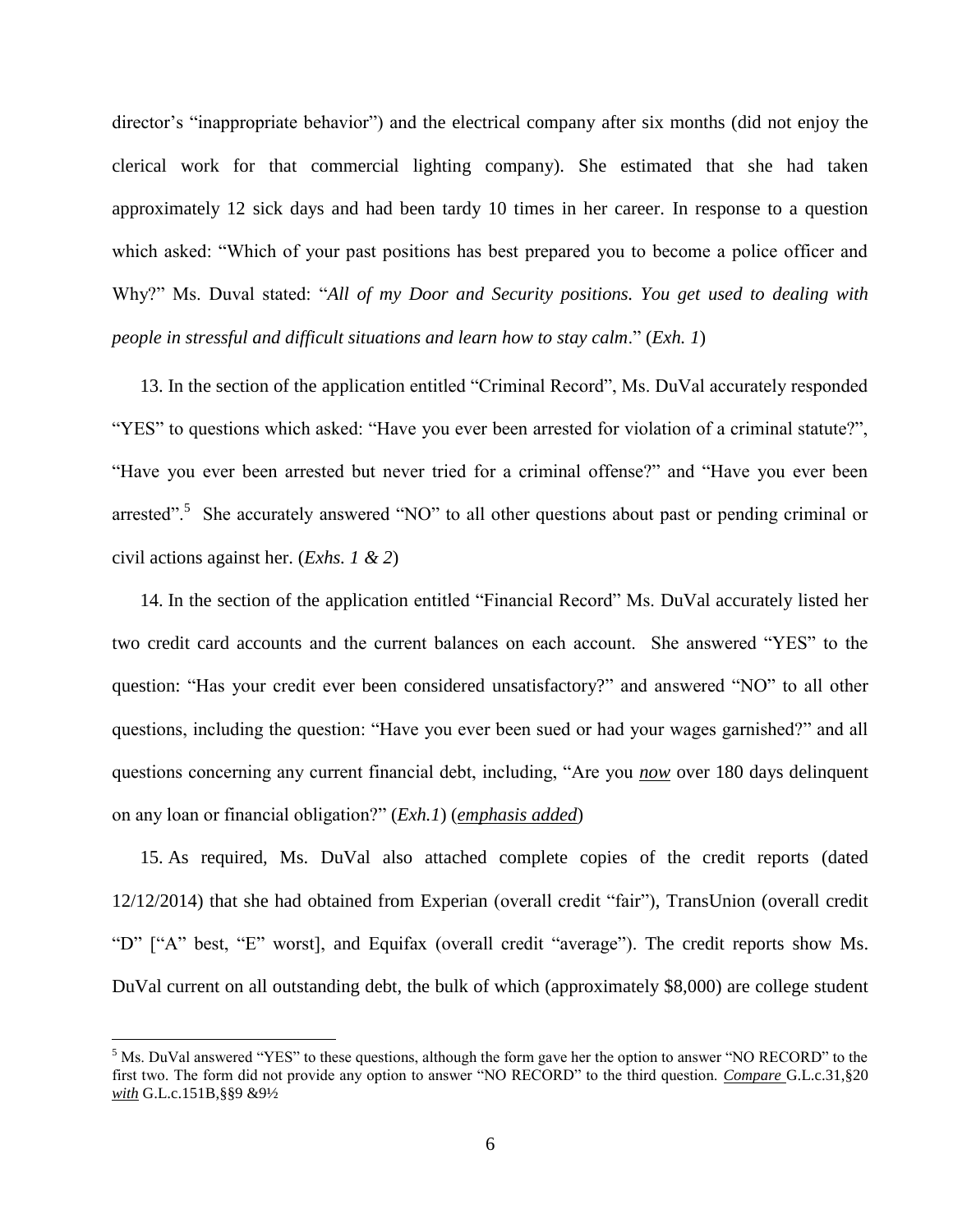loans. She was reported delinquent 120 days or less in the past, and had one account for a \$280 telephone bill referred to collection in 2011 and closed in 2014. (*Exh. 1*) 6

16. In the section of the "application entitled "Miscellaneous", Ms. DuVal truthfully and accurately answered YES to the following questions, among others:

"Have you ever used Marijuana? If YES, how many times and when was the last time you used, explain the circumstances. *Probably 6 or 7 times, lst time was probably 6 or 7 years ago at a party."* "Have you ever used any other illegal drugs, such as oxycontin, ocycondone, methadone, steroids, hashish, opiates, cocaine, pills, etc.? *Have taken a xanax from friends before, but not in a very long time."*

"Do you drink alcoholic beverage? If YES, to what degree? *A couple times a week, a couple glasses of wine."*

(*Exh. 1*)

 $\overline{a}$ 

17. Ms. DuVal attached five letters of reference to her application, from her current employer,

two former employers, one former colleague, and an SPD police officer who knew her:

## C.M.[name redacted], General Manager, Somerville Bar & Grill

"Marika has been an employee under my supervision . . . for over two years now. . . .[S]he has been the most important member of my security team. . . . checking guests for proper identification . . . crowd control management and maintaining standard security measures to assure all guests are safe. . . . I never have to question her decision making . . . If Marika is at the door, I know for a fact that a fake ID [or] intoxicated person is not getting into our building. She is strict yet extremely thorough . . . She is constantly dealing with intoxicated patrons or young college kids questioning her decision. . . . [S]he is fair and honest with all guests and every decision she makes is always in the best interest of our bar.

"I know that Marika has wanted to be a Somerville police officer for some time. . . . She is loyal, dependable, and above all else a leader. . . . I would put Marika at the top of my list for promotion [within the company]  $\dots$  I will be sad to see her go  $\dots$  [M]y loss will be your gain. My only hope is that she could come work detail shifts on the weekends [here] once she is a Somerville police officer."

## J.S.[name redacted], Owner, [Cambridge] Restaurant and Night Club

"It is my pleasure to endorse Marika for the Somerville Police Department. She has been an invaluable asset . . . While in my employ, she was someone I could always rely on to go above and beyond . . . She was friendly but firm with difficult customers and was a great manager who inspired her staff to provide excellent service often under hectic circumstances."

<sup>&</sup>lt;sup>6</sup> Ms. DuVal did not remember the closed cell phone account. She switched to a different provider and her last contact with that creditor was years ago. (*Testimony of Appellant*)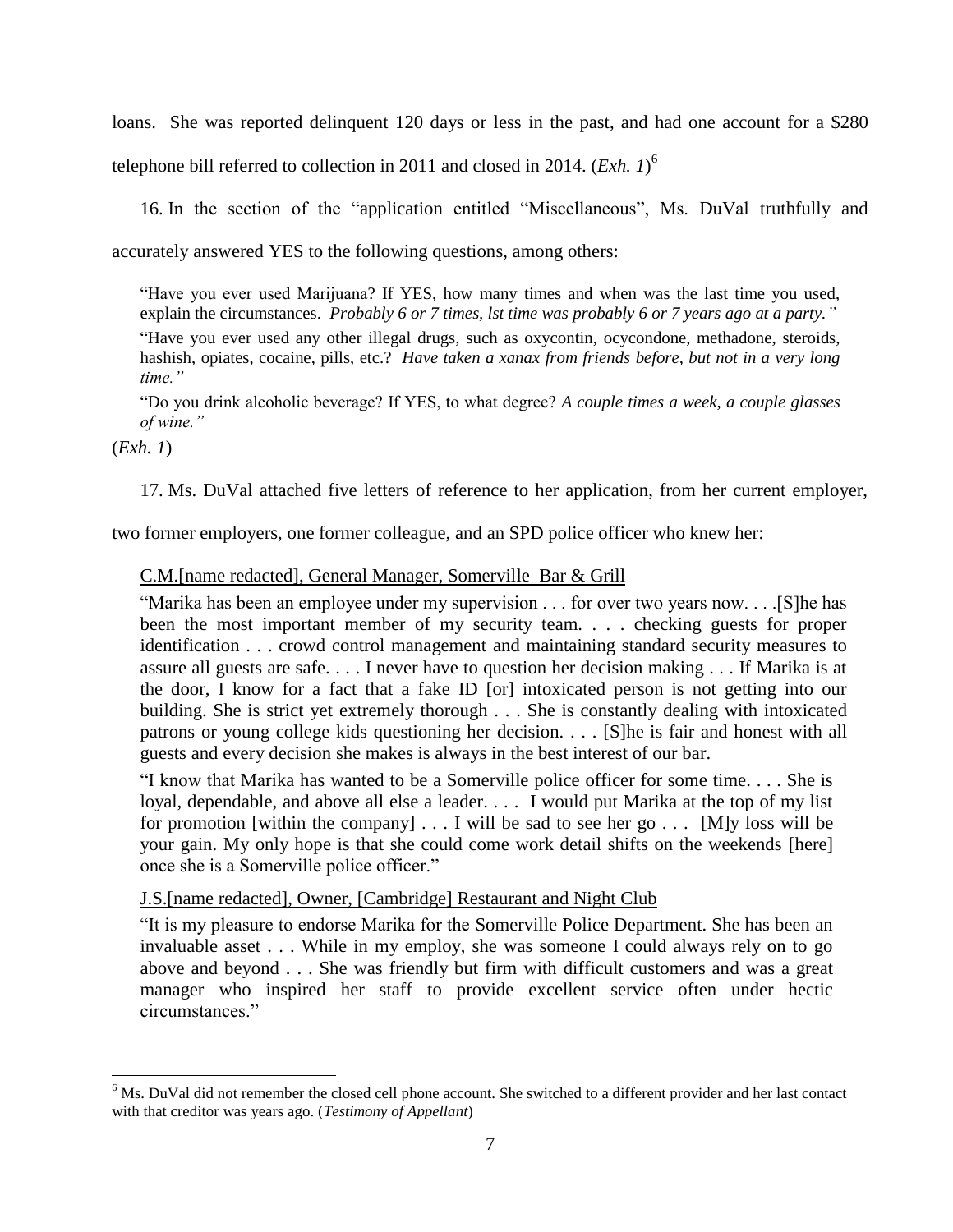#### N.S. [name redacted], Owner, Cambridge Restaurant & Night Club

"It is with a great sense of confidence that I write this letter of recommendation for Marika DuVal . . . Over the few years that she was employed at my establishment (first as an entry level hostess then working her way up to door manager) she exhibited a strong work ethic, a sense of responsibility and dedication . . . that is hard to find . . . . [S]he trained and led by example a team that still serves me well today. She also developed a solid relationship with the Cambridge Police detail officers to the point that they often [deferred] to her judgment when evaluating whether a patron's id was counterfeit or not! Marika set a high standard of integrity, professionalism and composure under pressure . . . ."

## E.O.[name redacted], Service Director/Partner, [name redacted] (former co-worker at Cambridge Lounge)

"I have known Marika for over seven years since we worked together as bouncers at the [name redacted] in Cambridge. At that time she was always the one we looked to lead us with her strong leadership ability and sense of fairness. . . . I trust Marika without reservation. As a business owner with over a dozen employees, I understand the value of moral character and strong work ethic and know this to be two of her many strengths. . . . . I find her to be honest, almost to a fault, and a very stand up person. . . ."

## Officer [name redacted], Somerville Police Department

"I am writing . . . to recommend . . . Marika DuVal for the position of police officer for the City of Somerville. In the time I have known Marika, she has demonstrated to me a real passion for police work. She has a keen sense for all the different aspects of police work, and she is very good in dealing with the members of the public. . . Marika is very dependable, and highly organized. She gives everything she does her best effort. She is a very fast learner. . . . I believe that Marika has all the qualifications to become . . . a real asset to the Somerville Police Department."

 $(Exh. 1)<sup>7</sup>$ 

18. SPD Lt. Timothy Mitsakis was assigned to perform Ms. DuVal's background investigation,

in accordance with standard SPD procedures. The SPD relies "heavily" on the background

investigation in deciding who to recommend for hire. (*Exhs.2 & 53; Testimony of Mitsakis, Roche &* 

*Cotter)*

 $\overline{a}$ 

19. Prior to preparing his investigation report, Lt. Mitsakis reviewed Ms. DuVal's "Recruit

Candidate Information Form", the on-line CJIS (Criminal Justice Information System) records, and

an on-line report from National Comprehensive Report Plus Associates, which included searches for

possible aliases, political donors, relatives and business associates, among other things. (*Exh. 2*)

<sup>&</sup>lt;sup>7</sup>The application form asked if Ms. DuVal knew any SPD officers, and, In addition to the officer who wrote her a recommendation, Ms. DuVal listed another SPD officer and two SPD detectives who also knew her personally. (*Exh. 1*)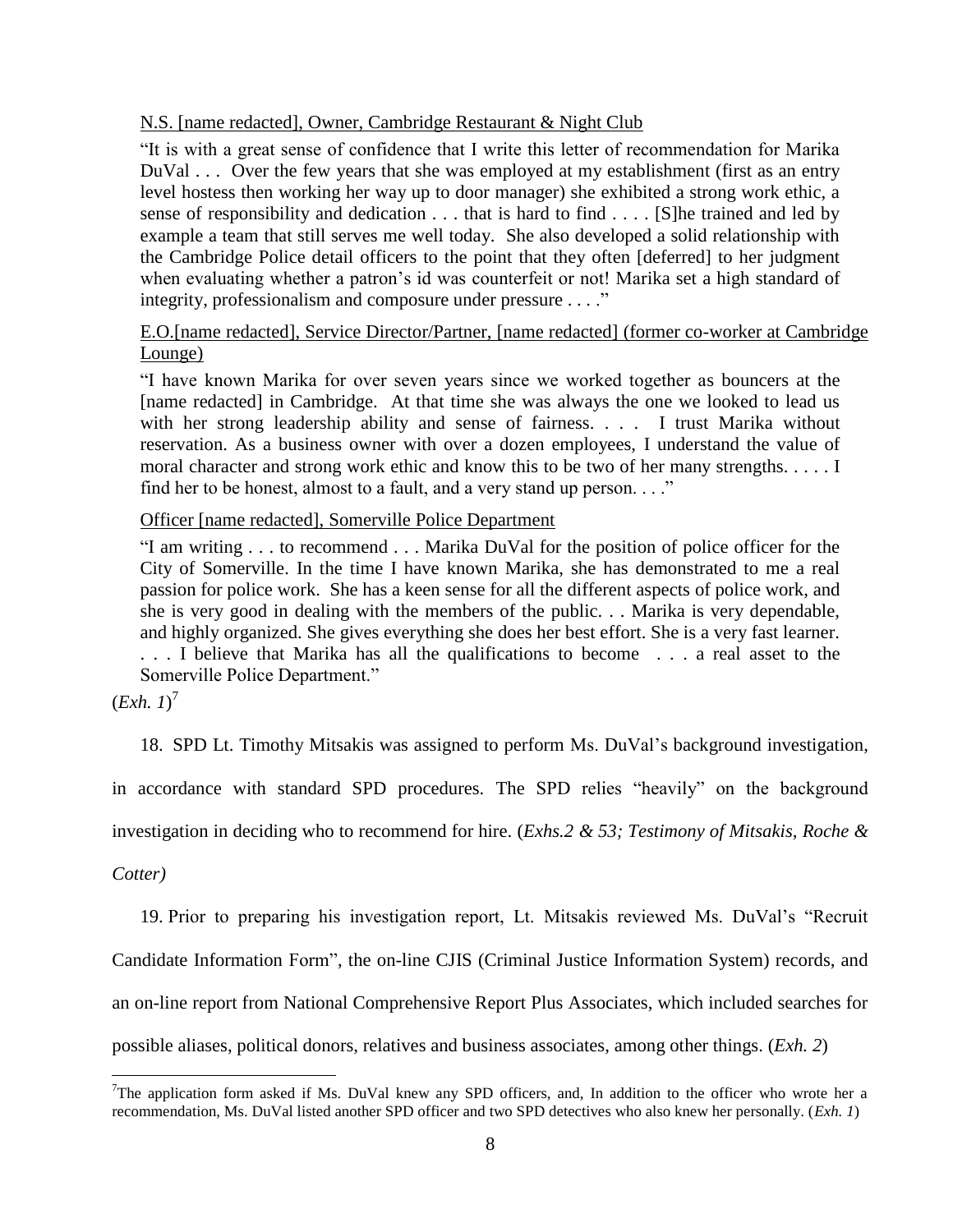20. Lt. Mitsakis contacted Cambridge florist and learned there were "no issues" with Ms. DuVal. He drove past the Bar & Grille in Somerville, just to "see it", but never spoke to anyone there. He noticed that an SPD Officer had written a letter of reference, and learned that he came to know Ms. DuVal from working police details at the Bar & Grille in Somerville, but he did not ask the officer any substantive questions about her. (He thought it inappropriate.) He also did not pay any attention to the letter of reference she had obtained from the General Manager of the Bar & Grille because "anyone" can get a letter of referral. (*Testimony of Appellant & Mitsakis*)

21. Lt. Mitsakis spoke to a manager (Ms. DuVal's former boyfriend) and one of the owners at the Restaurant & Night Club in Cambridge. He learned that they "did not have any issues" with Ms. DuVal. He noted that both of the owners had written positive letters of reference which he thought odd, and disregarded them, because according to Ms. DuVal's application, and what his investigation confirmed, she had been fired from that job after a conflict with a band manager. When he called the Lizard Lounge, the person he spoke to did not have any information to provide the "answers [he] was looking for." He did not follow-up with the reference who had known Ms. DuVal as a co-worker at the Lounge in Cambridge for the same reason that he ignored the Joshua Tree references – anyone can get a letter. (*Testimony of Mitsakis*)

22. Lt. Mitsakis also contacted the family services agency and the electrical company, two prior employers for whom Ms. DuVal recently had worked briefly. The person he spoke to at the family services agency, gave Lt. Mitsakis the "vibe" that DuVal "was not a good employee". When he asked about why she left, he did not get a definitive answer. At the electrical company, Lt. Mitsakis spoke to someone who described Ms. DuVal as "standoffish." (*Testimony of Mitsakis*)

23. As part of his investigation, Lt. Mitsakis, along with his superior officer, Capt. Bernard Carter, met with Ms. DuVal and reviewed the "red flags" in her background, specifically, her work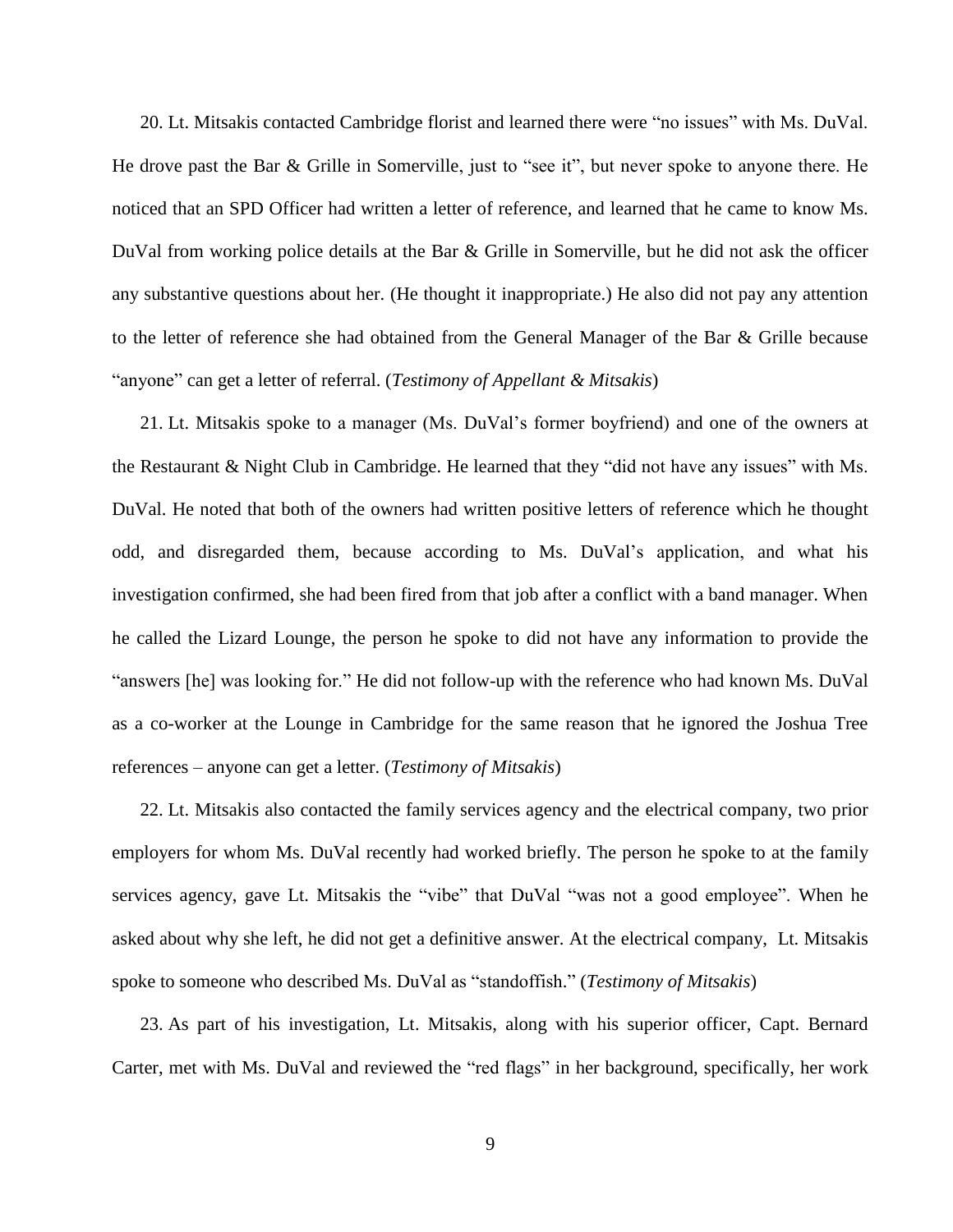history, her history of "anxiety attacks" and taking Xanax from a friend, and "jumping around" in college without ever getting a degree. Capt. Carter also asked if she was confident she could pass the PAT (Physical Abilities Test). At the end of this meeting, Capt. Cotter and Lt. Mitsakis told Ms. DuVal that they did not see her getting through the process with this many "red flags" and offered her the option to withdraw her application. Ms. DuVal informed them that she chose to continue through with the hiring process. (*Testimony of Appellant, Mitsakis & Cotter*)

24. In his investigation report, dated April 9, 2015, Lt. Mitsakis noted Ms. DuVal's 2003 domestic assault and battery arrest, her 2002 motor vehicle accident and a 2006 speeding ticket, as well as the following:

## **Employer Interviews:**

**Present employer**: **[Name Redacted] Florist, Cambridge**, Employed since August 2011" **[Somerville Bar & Grille]**, Employed since 2012 part time 9 hours a week. **Past Employer**: **[Electrical Company], Cambridge**, 5/2012-10/2012. Spoke to Manager [N.H.] stated Marika was very "standoffish" and left on her own accord after only a short time . . . **[Family Services Agency],Somerville**, 8/2011-5/2012.Spoke to Manager [R.M.]

who said Marika was not a good employee and would not hire her again Marika quit Dare.

## **Credit Check:**

Credit is poor thru TransUnion with a D grade, 3 negative accounts and 1 in collection.

## **Positive Employment Aspects: None**

#### **Negative Employment Aspects:**

- 1) Marika has a poor work history, seems to have problems working with peers.
- 2) During interview Marika stated she illegally consumed Xanax a controlled substance which did not have a prescription for. Marika said about a year and a half ago she took her friends prescribed Xanax several times because she was having anxiety. This violates the conspiracy law under MA general laws 94C.

**Applicant Interview**: During Makira's [sic] interview which was short in nature I focused on her work history which showed a person that can't seem to keep a job for extended period of time. She was fired from 2 jobs and left several others for no specific reason. She stated she was let go from the [Cambridge Restaurant & Night Club] for threatening a tour manager. Makira [sic] also was unable to specify why she went to 4 colleges and never earning [sic] a degree. When asked about drug use she stated she took a friends [sic] prescription of Xanax because she was having anxiety attacks.

(*Exh. 2*) 8

<sup>&</sup>lt;sup>8</sup> Save for the report itself, Lt. Mitsakis' investigatory notes, if any, were not produced.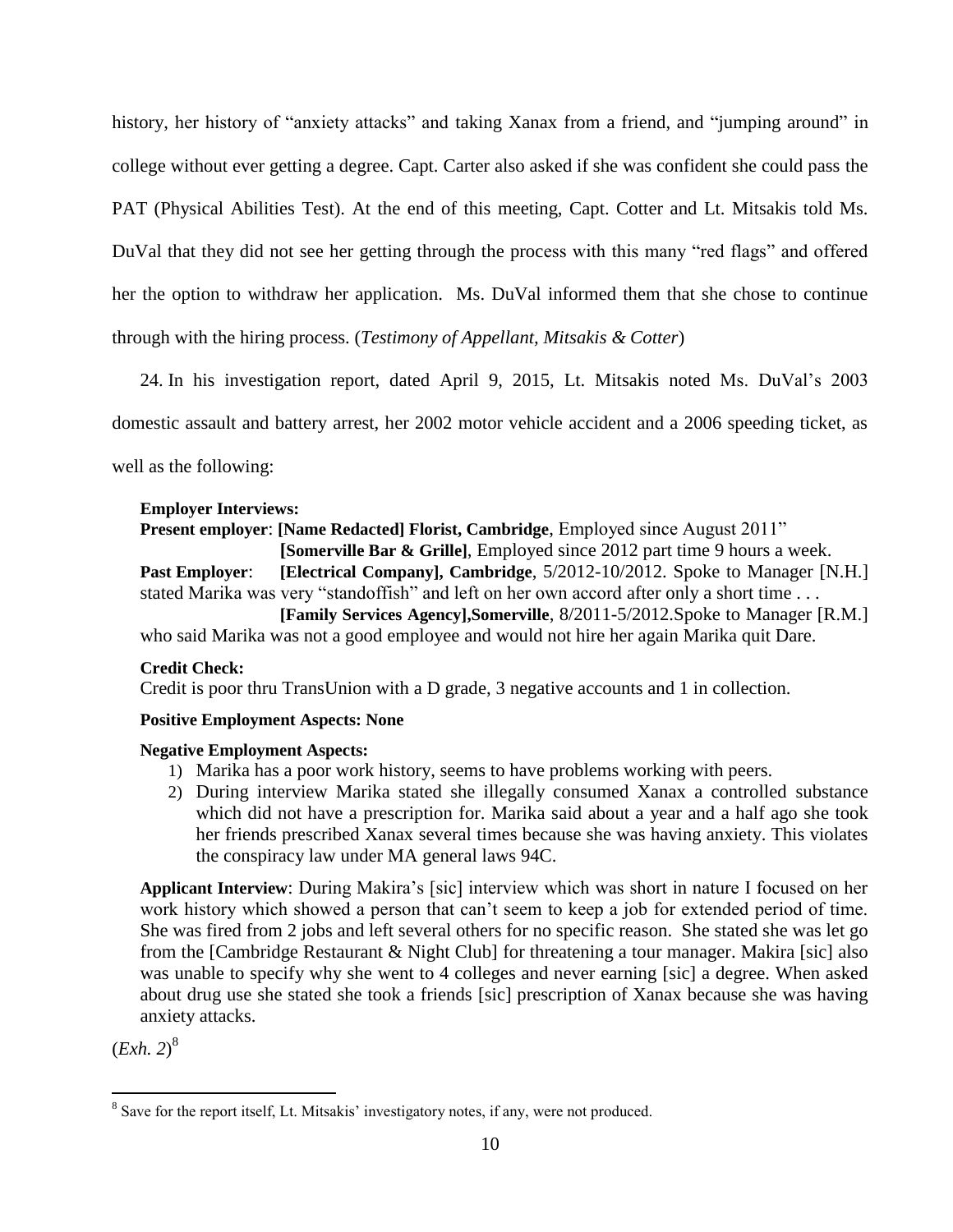25. On April 13, 2015, Lt. Mitsakis e-mailed his investigation report to Somerville's HR Coordinator, Deborah Connelly, who immediately forwarded it to her supervisor, William Roche, Somerville's Director of Personnel, with the message: "Do you want me to call her in and try to get her to withdraw?" (*Exh. 4; Testimony of Roche*)

26. On April 19, 2015, Ms. DuVal appeared at SPD headquarters and met with the Public Safety Interview Panel, consisting of SPD Chief David Fallon, Capt. Carter, Personnel Director Roche and Somerville Chief Labor Counsel, the latter doing most of the talking. Originally meant to be a candidate interview, the panel, instead, informed Ms. DuVal that the panel did not see her making it through the process with so many "red flags" and it was in her "best interest" to withdraw. Chief Fallon expressed a lack of confidence in her ability to handle life-threatening situations. Captain Cotter again mentioned Ms. DuVal's physical condition and repeated his doubt that she could pass the PAT. She was, again, offered the option to withdraw and told to think about it. (*Testimony of Appellant, Roche & Cotter*)

27. The next week, Ms. DuVal met with Deborah Connolly who told Ms. DuVal that she did not seem ready to become a police officer and recommended that she take time to better prepare herself for the position of a police officer. Ms. Connolly told Ms. DuVal that "as a mother, she would tell her own children the same thing." Ms. DuVal's employment at the family services agency came up and Ms. DuVal provided further, explicit detail – stating that she had reported a supervisor for stealing and the employer did not support her when the supervisor turned hostile on her. Ms. DuVal, again, reaffirmed her decision to continue on with the process. Accordingly, she was rescheduled for a candidate interview with the panel on May 11, 2015. (*Exh. 3*; *Testimony of Appellant)*

28. The panel for Ms. DuVal's May 11, 2015 candidate interview included Chief Fallon, Captain Cotter and Personnel Director Roche. In accordance with standard practice, Ms. DuVal was asked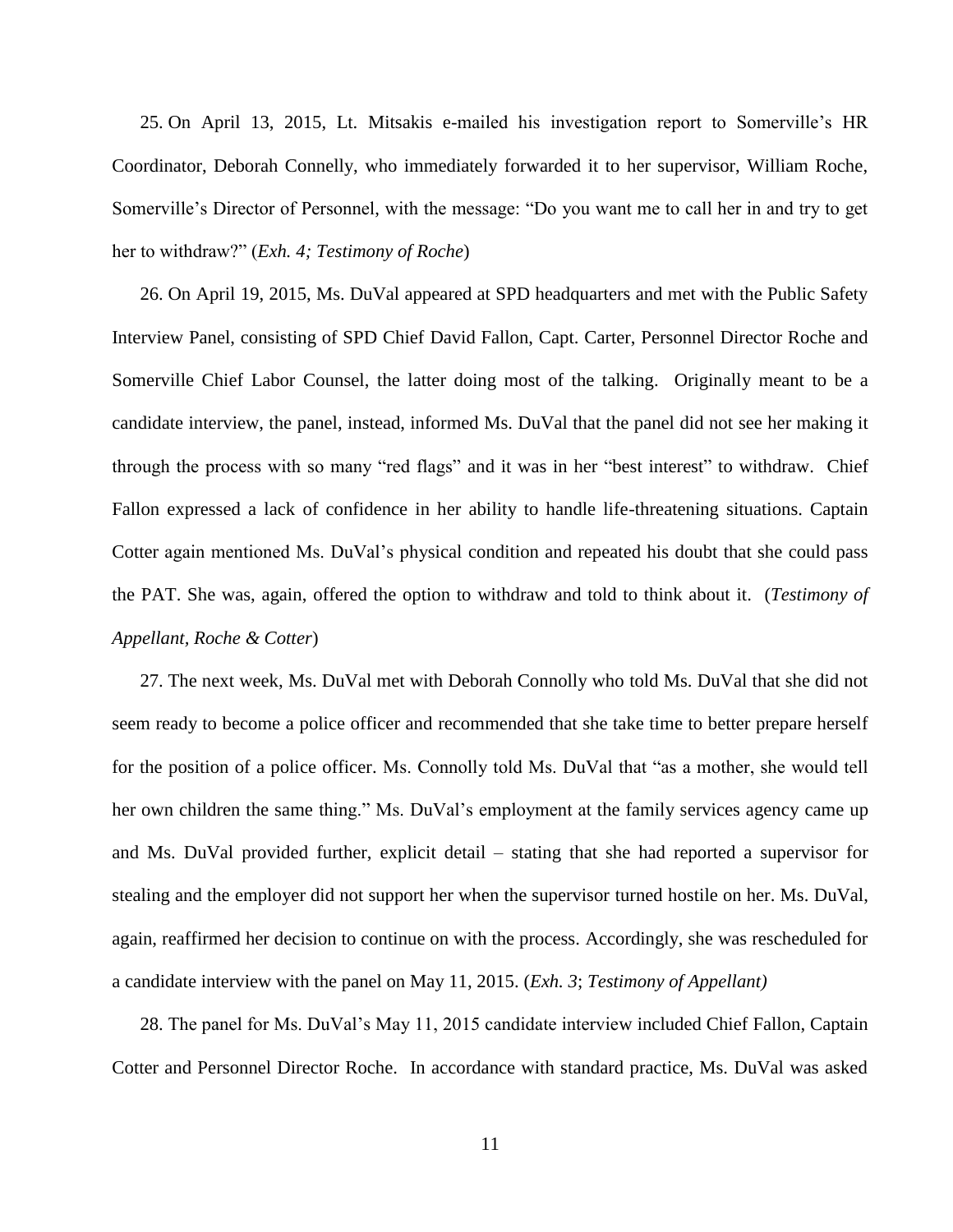the same set of questions posed to all applicants. The panel members took notes, but the interviews were not recorded by audio or video means, and the candidates were not scored or rated. (*Stipulated Facts; Exh. 3; Testimony of Fallon, Cotter & Roche*)

29. During the interview, Ms. DuVal's work history came up. She emphasized her ten years in security work at local clubs and, said, according to the panelists' notes: "I train people in how to recognize a fake ID and I am proud when who I train finds a fake ID" and that "detail officers told me to be cop." She explained why she quit the family services agency (a "hostile work environment") and the electrical company (the clerical work was "mind-numbing" and she knew she could never be "passionate" about it). When asked how she has handled being asked to do something unreasonable, she recalled the incident at her current employer, the Somerville Bar & Grille, when someone called her a "bitch". Her boss ordered the woman admitted after what Ms. DuVal called a "fake" apology, so she protested with a rhetorical question: "Well do I just have to let in everyone who is rude and disrespectful?" (The same supervisor eventually promoted her and wrote her a strong letter of reference). (*Stipulated Facts; Exhs. 1 & 3; Testimony of Appellant)*

30. Several interview questions tested Ms. DuVal's moral compass and work ethic. The panel notes indicate she repeatedly emphasized the importance of honesty, said being lied to was one of her "hot buttons", said she would report a fellow officer who was intoxicated on duty and would obey an order that could put her life in jeopardy "as safely as possible" because "when your boss tells you to do something you do it." Nothing in the panel notes indicates Ms. DuVal was asked about credit history, her family, or Xanax. (*Stipulated Facts; Exhs. 1 & 3; Testimony of Appellant)* 9

<sup>&</sup>lt;sup>99</sup>I heard oral testimony from each interview panelist, but give diminished weight to that testimony, much of which was not corroborated in the notes or otherwise proved accurate or credible. For example, Chief Fallon said he remembered "not a whole lot" about the interviews. Capt. Cotter mixed up some of Ms. DuVal's employment history and mistakenly recalled that, after her reprimand at the Somerville Bar & Grille, she "just let everyone in" (i.e. stopped checking IDs or sobriety). He also made a dubious claim that she had trouble keeping a job (blaming everyone except herself), had "issues" with her father, and used a "narcotic", i.e. Xanax, obtained "at work" from coworkers, implying he saw that as being almost as close as getting it "on the street". (*Exhs.1, 3, 22 & 27; Testimony of Appellant, Fallon, Cotter & Roche*)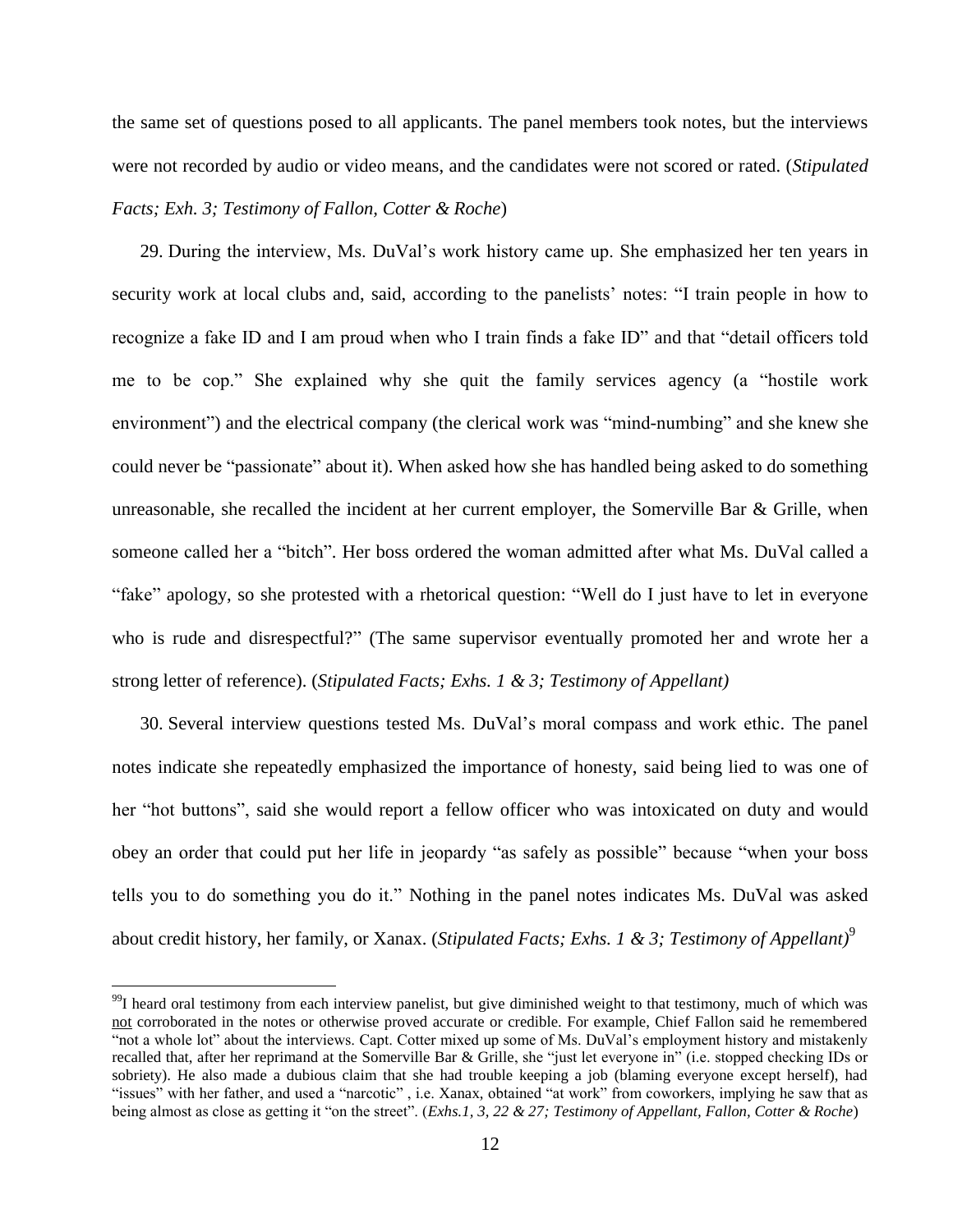31. By letter dated May 12, 2015, Personnel Director Roche notified Ms. DuVal that Somerville Mayor Joseph A. Curtatone decided to "extend to you the opportunity to continue in the process of becoming employed as [an SPD police officer] . . . . conditional upon your successful completion of the City's hiring process . . . The next step . . . is for you to report [for a physical exam on May 18, 2015 and a psychological screening on May 21, 2015] . . . ." (*Stipulated Facts; Exhs.5 & 6*)

32. Mr. Roche understood that a "conditional offer" of employment was a prerequisite under civil service law to proceed with the medical and psychological components of the process, but he also thought it would not represent a decision that Ms. DuVal has passed the "non-medical" part of the process. In fact, as Somerville would later learn, the process requires precisely the opposite; once a "conditional offer" of employment has been made, an appointing authority who receives medical information about a candidate can only use that information as the basis for a bypass and cannot resurrect "non-medical reasons" to bypass the candidate, as that would violate federal and Massachusetts anti-discrimination laws.<sup>10</sup> Somerville has now changed its procedures to comply with these requirements. (*Exh. 18 through 21; Testimony of Roche & Stein*)

33. On May 18, 2015, Ms. DuVal reported to a Cambridge medical facility for a medical exam by a board certified physician in Internal Medicine & Occupational Medicine. She completed the standard HRD health questionnaire. All relevant findings in her physical examination were normal, including 'Mental Status". The physician failed Ms. DuVal, however, for a "Category B" medical condition, citing HRD Medical Standard (q)2(c). <sup>11</sup> (*Stipulated Facts; Exh. 7; Administrative Notice* 

<sup>&</sup>lt;sup>10</sup> See G.L.c.151B, §4(16) (Massachusetts law); 42 U.S.C. §§12112(d)(2)-(3) (Americans With Disabilities Act)

<sup>&</sup>lt;sup>11</sup> Under HRD's Medical Standards, a Category B medical condition is one that "based on its severity or degree, may or may not preclude an individual from performing the essential job functions of a municipal police officer, or present a significant risk to the safety and health of that individual or others." A " $(q)2.c$ ." Category B condition means the regular use of various chemicals and drugs, including -- but not limited to . . . c. sedative-hypnotics." *(Administrative Notice [Commonwealth of Massachusetts Initial Hire Medical Standards 2014, [www.mass.gov\](http://www.mass.gov/)massachusetts-medicalstandards-2014-physicians-guide-1.docx*.*]*) Neither the CHA exam, nor any other evidence supports the conclusion that Ms. DuVal made "regular use" of a "sedative-hypnotic" drug.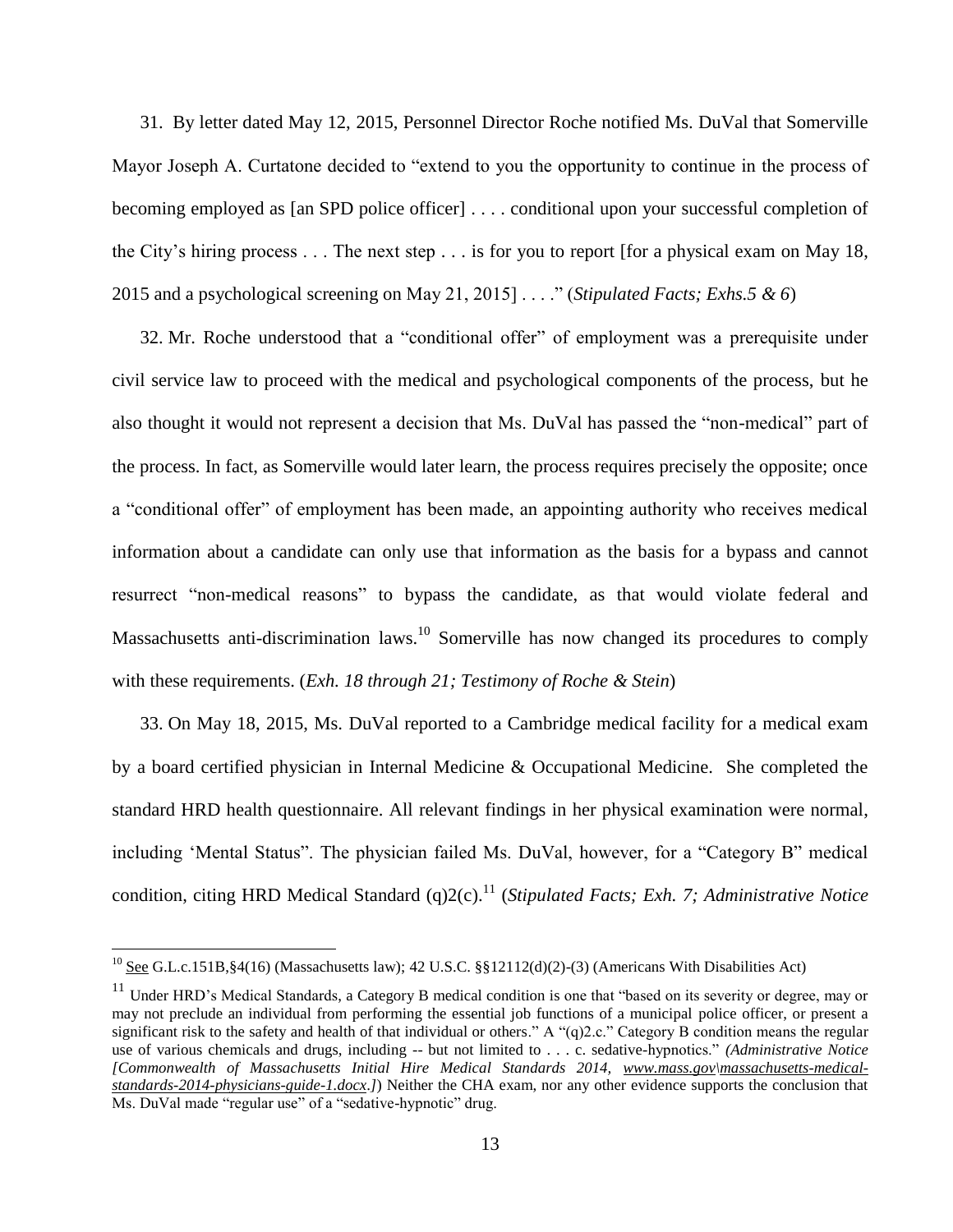# *[massachusetts-medical-standards-2014-physicians-guide-1.docx]; Administrative Notice [https:// www.challiance.org/cha/ find-a-doctor/rielly\_albert\_md\_709]*)

34. On May 21, 2015, Ms. DuVal reported for her psychological examination. She was seen by a licensed clinical psychologist (Ph.D.), who administered two standard psychological tests (the MMPI-2 and 16 PF) and conducted a clinical evaluation. The psychologist opined that Ms. DuVal's personality profile showed no serious risk of employment problems. "She would probably have little trouble adapting to a wide range of work." He concluded:

"There was no evidence of psychological and/or emotional difficulties presented on the written portion of the evaluation, and . . . both the MMPI and 16 PF were valid and an accurate appraisal of Ms. DuVal's current functioning. On the basis of the psychological testing and evaluation, Ms. DuVal is recommended for appointment as a Full Time/Reserve Officer in the Somerville Police Department."

(*Exh. 8*)

 $\overline{a}$ 

35. On May 26, 2015, the psychologist supplemented his report to address five "red flags" that Somerville expressly asked him to consider, namely: "Poor work history – blaming others for her being fired" "Seems to have a problem with peers", "Admitted to taking Xanax that she got from a friend for anxiety", "poor credit history" and "Attended 4 different colleges – no degree." The psychologist reported that the "clinical interview was one of the more lengthy ones that I have conducted" and "pressed her pretty hard" on the "red flags". He stood by his professional opinion:

"Her written results indicated that she was open and honest, and the validity measures were within normal limits. She did not demonstrate any significant levels of psychopathology or emotional distress. . . . Overall, based on her answers and the clean results of the written portion, there is no reason . . . to prevent Ms. DuVal from moving ahead in the process." (*Stipulated Facts: Exhs. 8 & 16*) 12

 $12$  The psychologist explained his view of each "red flag". For example, as to peers: "[S]he has a close group of friends and strong social support network. [Her] anxiety . . . only relate[ed] to . . . difficulty with boyfriends. She denied having any significant difficulties getting along with peers." As to taking a friend's Xanax: "Ms. DuVal admitted to engaging in this behavior but . . . only had done so because she was prescribed Xanax in the past. She stated that she would never take a medication she was not prescribed previously . . . She currently has a prescription for Lorazepam, which she has not used for 3 or 4 months,. She reported that she would never engage in this behavior in the future . . ." (*Exh. 16*)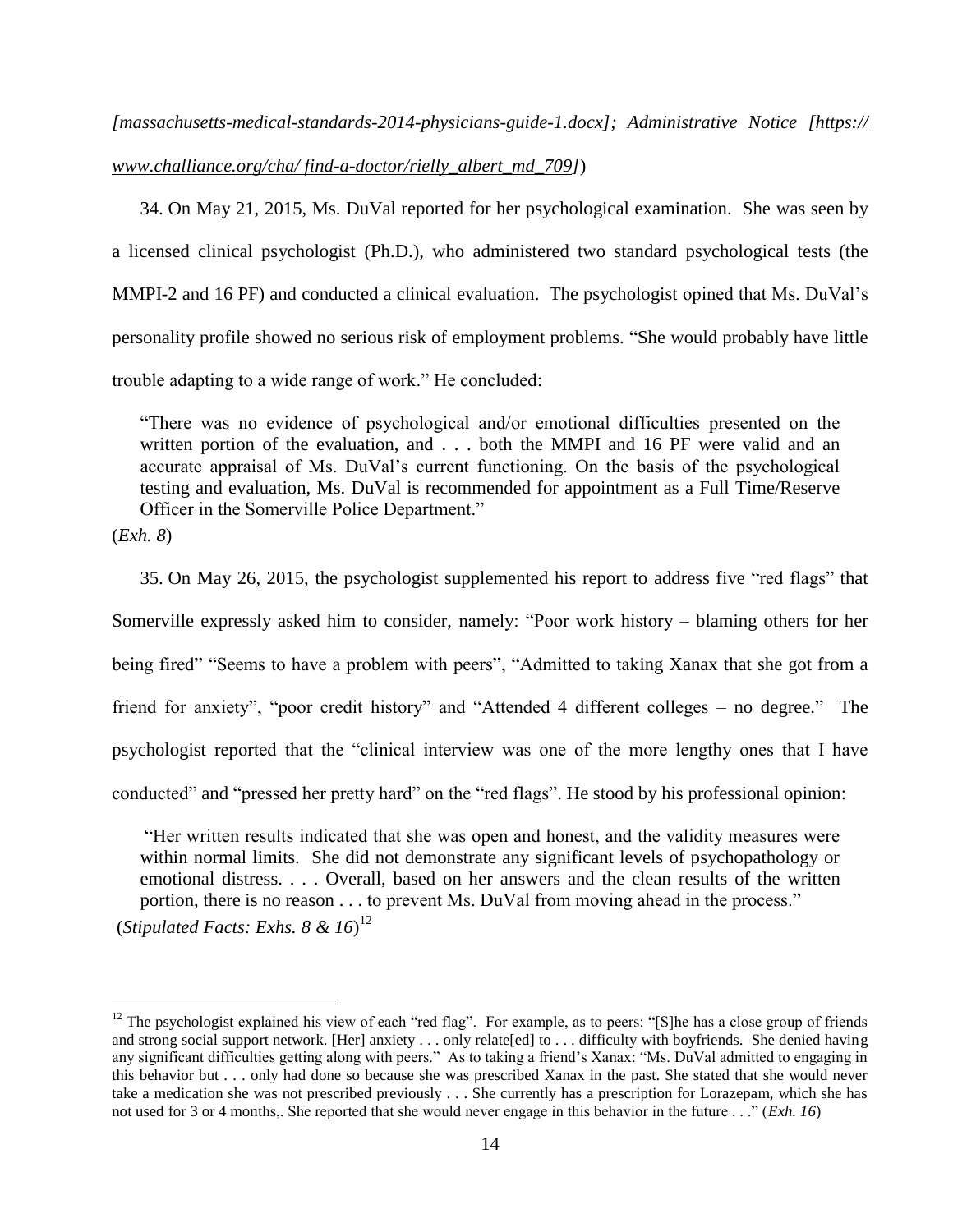36. On June 3, 2015, Deborah Connelly wrote to the psychologist, stating that the medical facility "has some concerns with Marika and have requested to see your report." The psychologist complied and Ms. DuVal was required to return to the medical facility on July 6, 2015 for a "2<sup>nd</sup> opinion", which she did. (*Stipulated Facts; Exhs. 9 through 11*)

37. By report dated July 6, 2015, contrary to the conclusions of the medical facility and the initial medical facility's examining physician, a different physician at the medical facility (Board Certified in Internal Medicine) reported that Ms. DuVal had an "abnormal" Mental Status, "c/w [consistent with] mild personality disorder" which the doctor categorized as a Category B medical condition under Medical Standard (o)2.a. ["a history of any psychiatric condition, behavior disorder or substance abuse problem not covered in Category A. Such history shall be evaluated based on that individual's history, current status, prognosis and ability to respond to the stressors of the job"]. The report provided no other details. (*Stipulated Facts; Exhs. 7, 11 & 12*)

38. By letter dated September 1, 2015, Mr. Roche informed Ms. DuVal that she was disqualified from appointment to the SPD based on the determination of the medical facility's physicians that she suffered from two Category B medical conditions [(q)2.c. and (o)2.a.] that "indicated you cannot adequately perform the essential functions of [an SPD police officer]." She was informed that her name would be removed from the eligible list. (*Stipulated Facts; Exh. 12*)

39. Ms. DuVal duly appealed the September 1, 2015 decision to the Commission. At the prehearing conference held October 27, 2015, Somerville was apprised that HRD rules generally required that a bypass for psychological reasons be supported by a second opinion from a qualified mental health specialist (psychiatrist), and Somerville agreed to work with HRD to arrange for such a compliant second opinion examination. (*Stipulated Facts; Exh.15; Administrative Notice [DuVal v. City of Somerville, CSC Docket No. G1-15-191 (DuVal I)]*)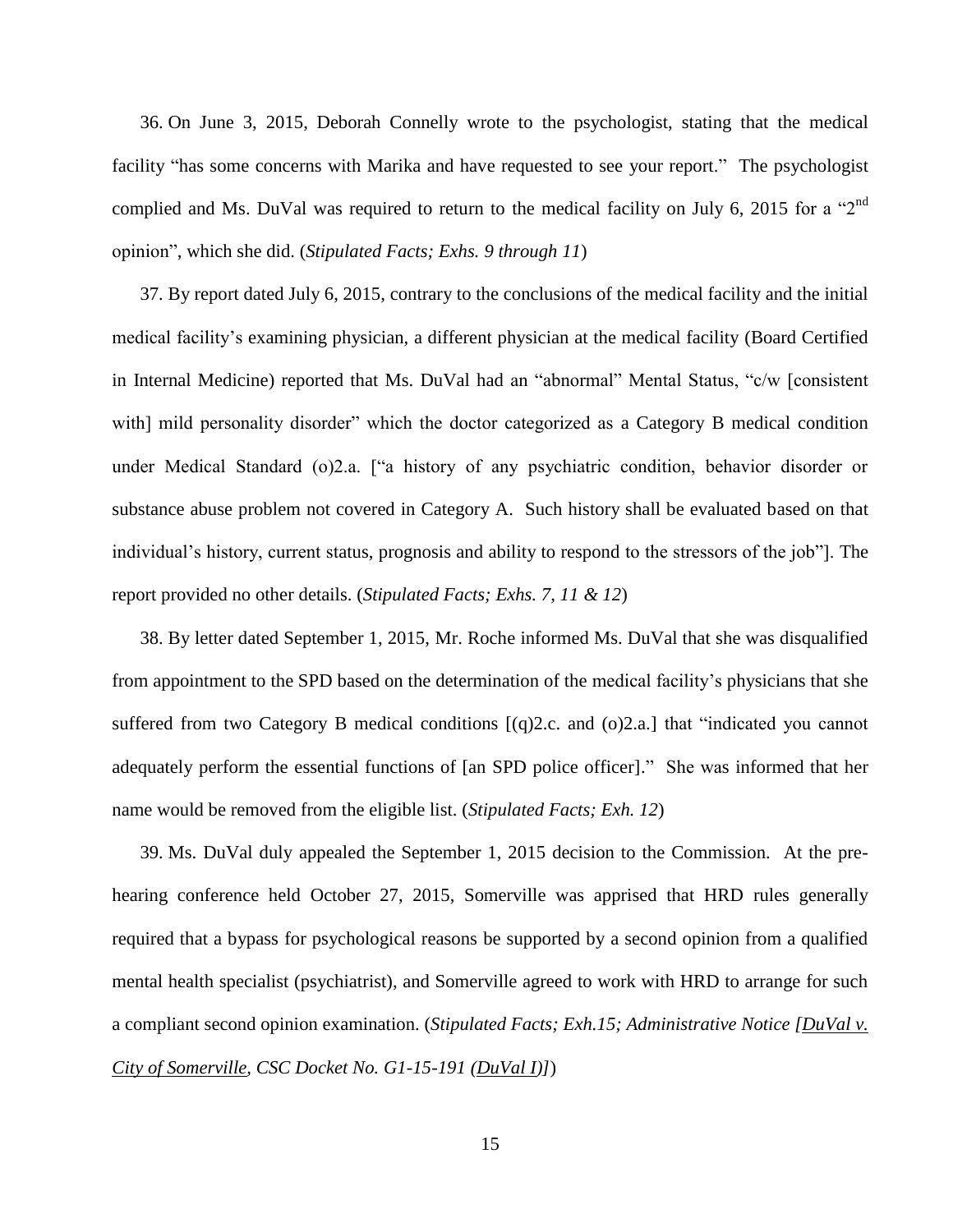40. On December 2, 2015, Ms. DuVal reported to a licensed psychiatrist and President of the

Academy of Organizational & Occupational Psychiatry. The psychiatrist reviewed all prior medical

and psychological evaluation reports from the two medical facility physicians and the psychologist,

along with the results of the psychological tests administered by the psychologist, and conducted his

own clinical interview. He subsequently issued a 10-page single spaced report which concluded:

- "This writer was asked to evaluate [Ms. DuVal] specifically with regard to whether the history of receiving prescriptions for anxiolytic medications constituted an indication . . . that she manifested a "category B" condition that rendered her incapable of safely and effectively training for and performing the duties of a Law Enforcement Officer in the Commonwealth of Massachusetts. The following facts are, *in toto*, inconsistent with an indication that she manifests potentially job-relevant dysfunction – or a high risk of manifesting potentially jobrelated dysfunction – attributable to a "category B" disorder or problem.
	- there is no evidence that suggests that the candidate manifested problematic *patterns* of abuse or dependence relative to benzodiazepine medication.
	- there is no evidence that suggest that the candidate was ever *prescribed* benzodiazepine medications – or any psychotropic medication – on a regular or consistent basis;
	- there is no evidence that the candidate ever *used* benzodiazepine medication on a regular or frequent basis:
	- There is no evidence that the candidate presently uses benzodiazepine medication or . . . a likelihood [of such prescription] on a regular or consistent basis in the future;
	- there is no evidence that the candidate manifests a psychiatric condition or vulnerability or predisposition towards manifesting a psychiatric condition – that would confer an unacceptably high risk that the candidate would . . . use benzodiazepine medication in a manner that would compromise her capacity to safely and effectively perform the duties of a law enforcement officer . . .

There is no evidence of mental disorder, current mental impairment, or difficulty with behavioral control or judgment that would prevent the candidate from successfully performing the duties of a Law Enforcement Officer in the Commonwealth of Massachusetts."

(*Stipulated Facts; Exh. 13*)

41. On January 4, 2016, Somerville withdrew its medical disqualification of Ms. DuVal and

informed the Commission that it was reassessing her candidacy. Accordingly, the Commission

dismissed *DuVal I* for lack of jurisdiction (no bypass had occurred). (*Stipulated Facts; Exh. 15*)

42. On February 11, 2016, Somerville Mayor Curtatone issued a "Notice of Employment" of six

(6) candidates as SPD Reserve Police Officers from certification #02473, with an appointment

effective date of January 28, 2016. Five of the candidates [sometimes referred to herein as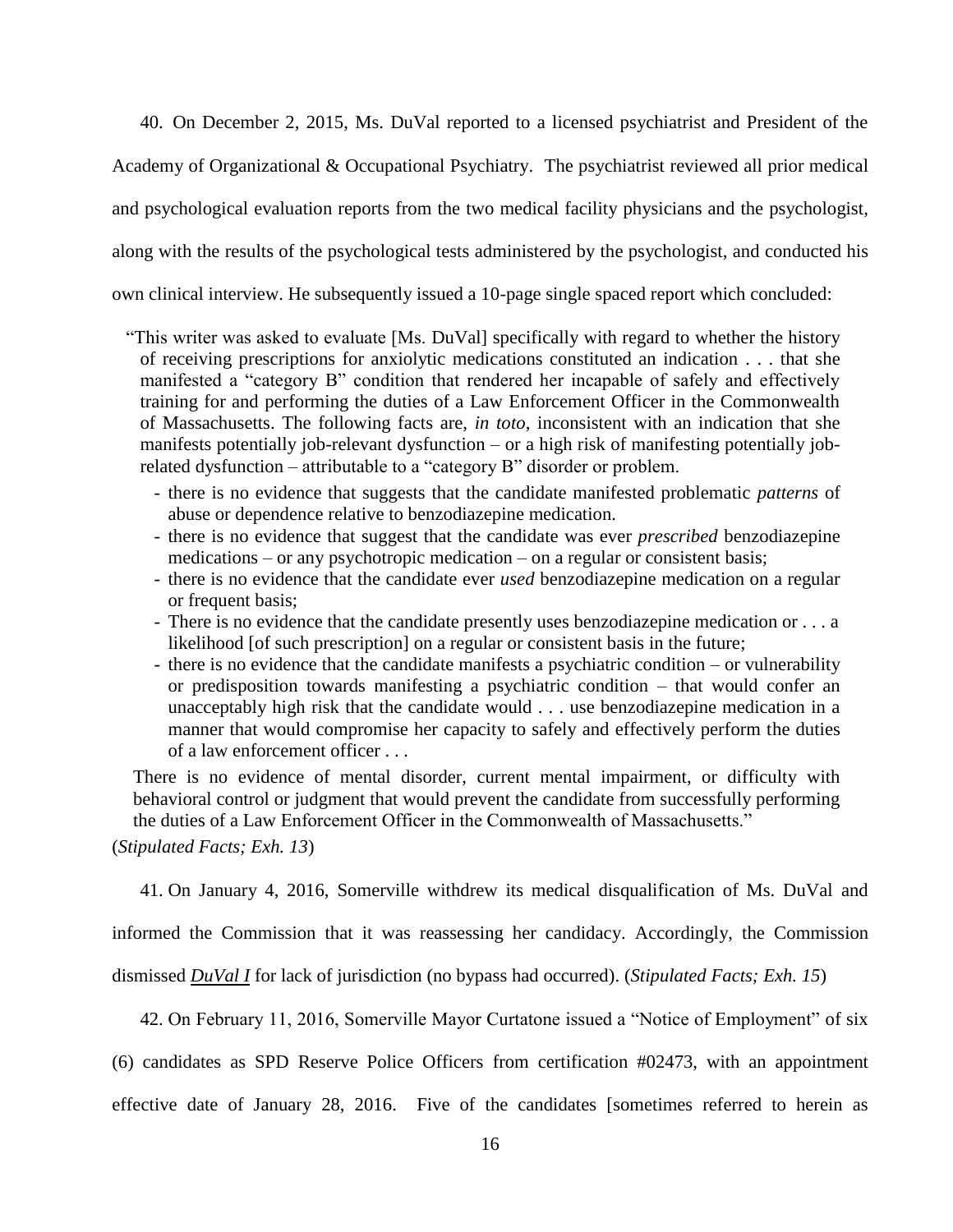Candidates  $\#1$ ,  $\#2$ ,  $\#3$ ,  $\#4 \& \#6$ ] were ranked above or tied with Ms. DuVal. One of the candidates

hired [Candidate #7] was ranked below Ms. DuVal. (*Stipulated Facts; Exh. 54*) 13

43. By letter dated March 2, 2016, signed by Mayor Curtatone, Somerville, again, bypassed her

for appointment as a Reserve Police Officer. The reasons stated for her non-selection included:

"The Interview Panel felt that you were not qualified . . . based on your responses to the questions in the . . . Recruit Candidate Information Form, the Somerville police background investigation and your responses to the Interview Panel's own questions." . . .

"[T]he interview . . . can sometimes explain errors, omissions or short comings revealed in [a candidate's] application or background investigation in a way that mitigates their impact. Your interview with the panel did not overcome these negatives."

"[Y]ou checked 'yes" to the question . . . "Has your credit ever been considered unsatisfactory" but did not provide complete details as is required at the bottom of the page. . . . [Y]ou denied being over 180 days delinquent on any loan or financial obligation. . . .[but] your Experian credit report shows that you were "seriously past due . . .assigned to attorney, collection agency or credit grantor's internal collection department" and that for a 24 month period you are listed as "Key Derogatory"<sup>14</sup>. . . . [Y] our credit reports indicate other negative accounts that you failed or chose not to report . . . The panel draws two possible negative inferences . . . . inattention to detail concerning important information . . . and/or . . . you chose not to provide this information that would cast a negative light on your chances . . ."

"[T]he panel determined that you had a poor work history and seemed to have issues working with others. . . .[A]sked about a specific instance where your supervisor told you to let someone into the establishment who you felt had been rude to you, you responded that if that's the way it is going to be, you'd let everyone in. The panel felt that this response was not only immature but also placed your employer at risk as well as the general public."

"The police background investigation also revealed that you had illegally taken a controlled substance which you did not have a prescription for. You did not provide the panel with sufficient explanation as to why you . . . did not seek an appropriate, legal means to address what you described as "anxiety." This demonstrates, to the panel . . . extremely poor judgment and a willingness to take shortcuts and unnecessary and inappropriate risk."

"[A]sked . . . to give an example of the last law enforcement article or book you had read and the issue being addressed you could not name one. Your response indicated a lack of preparation." (*Exh. 14*)

 $13$  At approximately the same time as he made the reserve police officer appointments under certification #02473, acting under certification #02466, Mayor Curtatone also appointed Candidate #5 to the position of Permanent Full-Time Police Officer, retroactive to 5/18/15. Candidate #5 had gone through the process at the same time as the permanent and reserve candidates considered under certifications #02466 and #02473 but he was deployed on military duty in May 2015 when the other permanent appointments were made. (*Stipulated Facts; Exhs. 55 & 56*)

<sup>&</sup>lt;sup>14</sup> The term "key derogatory" is not defined in the SPD bypass letter. According to Experian's website, Experian marks an account with a "KD" ("key derogatory") "simply to describe an account that is having a significant negative effect" on a person's credit score. A designation of KD is used to distinguish months when accounts are over 180 days late ("derogatory") from months of 30, 60, 90 or 120 days late, called "delinquent"). The "KD" on Ms. DuVal's credit report related to amounts due on the closed cell phone account that had not been used since 2011. (*Exhs.1 & 58*)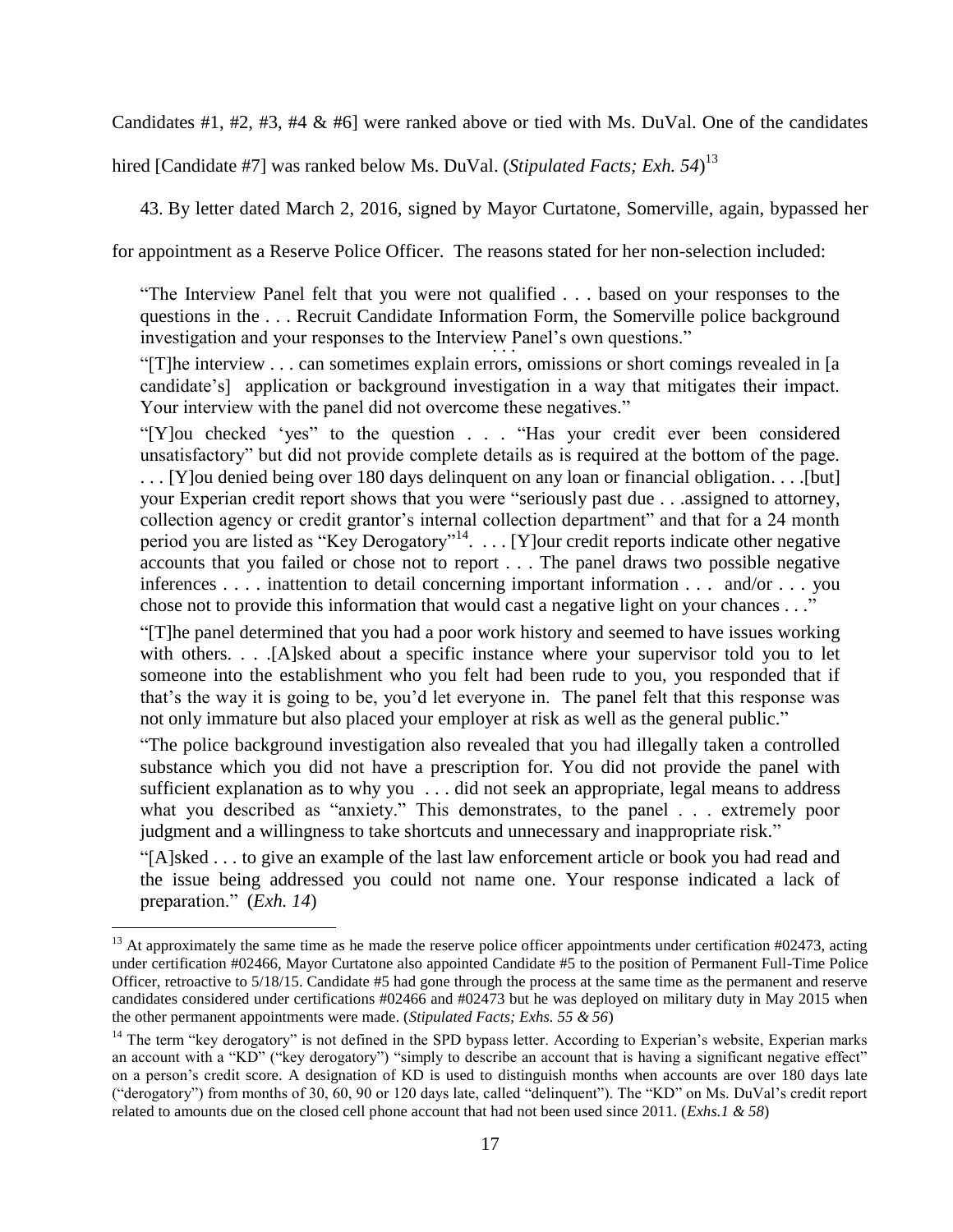44. The March 2, 2016 bypass letter was dictated by Somerville Labor Counsel to Debbie Stein (successor to Deborah Connelly who retired), and presented by Personnel Director Roche to Mayor Curtatone for his approval. In accordance with his practice, Mr. Roche made an oral presentation to the Mayor as to why Ms. DuVal should be bypassed, without providing any documentation to the Mayor for his review, save for the draft bypass letter.<sup>15</sup> (*Testimony of Roche & Stein*)

45. When Mr. Roche was asked at the Commission hearing to recall "as specifically as possible" what he told Mayor Curtatone in the meeting recommending Ms. DuVal's bypass, Mr. Roche said he told Mayor Curtatone that Ms. DuVal had "flunked the physical, but for psychological reasons" and, when "we were told we couldn't do that, that is why she went to Dr. Brown" who cleared her "medically and psychologically . . . however, we didn't think she was a good candidate." No notes of this conversation were produced. (*Testimony of Roche)*

46. Ms. DuVal's March 2, 2016 bypass letter also provided the following justification for hiring

Candidate #7, who ranked below Ms. DuVal:

"This candidate's police background investigation revealed a dedicated and prepared candidate who had no negative employment aspects indicated. Candidate [name redacted] completed his paperwork without significant error or omission, cooperated fully. . . had a clean driving record and demonstrated responsibility through both his employment record and credit history. The panel found that he gave straight-forward and honest replies to all questions and appropriate responses to various scenarios presented to him."

(*Exh. 14*)

 $\overline{a}$ 

47. The application of Candidate #7 contains, in part, the following information:

- He worked as a 911 Dispatcher for the SPD since 2011[five years] and held a part-time job as a police officer for the Somerville Housing Authority.
- In answer to the Question: "Do you personally know any police officer working in the department. If YES, name and rank (if known): he stated: *"I have worked for the department for three [sic] years, so I am familiar with everyone who works there."*
- In answer to the Question: "Have you ever used Marijuana? If YES, how many times and when was the last time you used, explain the circumstances", he checked "YES" but provided no information as to when, how often or circumstances of his use as required.

<sup>&</sup>lt;sup>15</sup> Mr. Roche follows the same procedure when recommending candidates for appointment, making an oral presentation that summarizes from memory the reasons for the recommendation in a one-on-one meeting with the Mayor who would not usually be shown any part of the application packet, *per se*, prior to approving the appointment. (*Testimony of Roche)*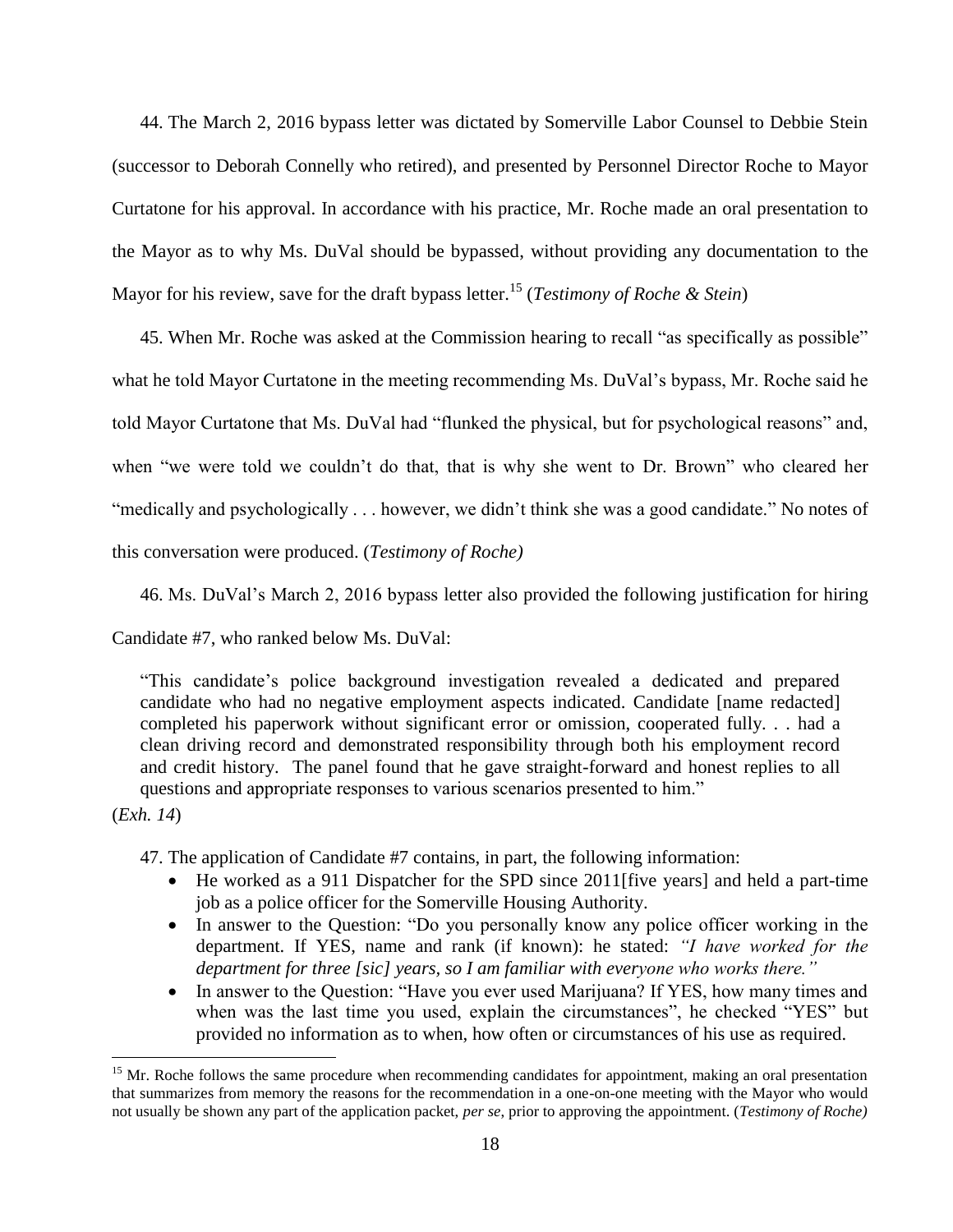- In answer to the Question calling for information on all educational institutions attended, he listed none. The Background Investigation, however, reported that he briefly attended Merrimack College (9/09-12/09) and Middlesex Community College (01/10-5/10)
- The Background Investigation contained a section entitled "**LETTERS OF RECOMMENDATION/Professional References**" which summarized four letters of reference for the candidate, including three Somerville employees.
- The credit reports the candidate submitted were versions obtainable for "free" and did not include credit scores, which required payment of a fee.
- When the interview panel asked about the following scenario: "The Police Department's schedule will require you to work during many family and holiday events. If you were scheduled to report to work at 6:00 p.m. for the night shift and were attending a family function, such as a wedding in the afternoon, what would be an acceptable number of alcoholic drinks to consume at that function?", the candidate said: "*one or two" and, then, after "discussion", said "maybe none."<sup>16</sup>*

(*Exhs. 48 through 51*)

48. The father of Candidate #7 had retired from the SPD in 2016, where he had worked as a

Special Motor Equipment Repairman since  $1985$ <sup>17</sup> At least two other candidates listed on

certification #02473 in the same tie group  $(24<sup>th</sup>$  place) as that candidate also had ties to Somerville,

one whose father was a SPD police officer and another whose mother was a City Alderman. Neither

of them were hired. (*Exh. 17; Testimony of Fallon & Roche*)

49. Another hired candidate's application packet contains, in part, the following:

- He answered the Question: "Do you personally know any police officer working in the department. If YES, name and rank (if known), stating: *"I currently work at SPD as a civilian. I know every officer who works here personally, except for some who work the Last Half shift."*
- He answered "YES" to the Question: "Has your credit ever been considered unsatisfactory?" which was when he was "having trouble paying my student loans."
- He answered "NO" to the Question: "Are you now over 180 days delinquent on any loan or financial obligation?"
- The candidate submitted two credit reports, obtained for "free" without credit scores, which required payment of a fee. The third credit report was not provided because the credit bureau would not supply a free copy on-line, only by mail.
- The candidate's credit report shows a "Charge Off" in 2011 for a \$950 balance due to Bank of America that was "written off" after being more than 180 days past due.

(*Exhs. 23 through 26; PHExh. 60*)

<sup>&</sup>lt;sup>16</sup> Ms. DuVal responded to this question, as did every other reserve candidate, with an immediate and unequivocal "ZERO". (*Exhs, 3, 25, 29, 32, 36, 41 & 47*)

<sup>&</sup>lt;sup>17</sup> Chief Fallon said Candidate #7's family connection (which he denied considering) would not have been helpful to his application. (*Testimony of Fallon*)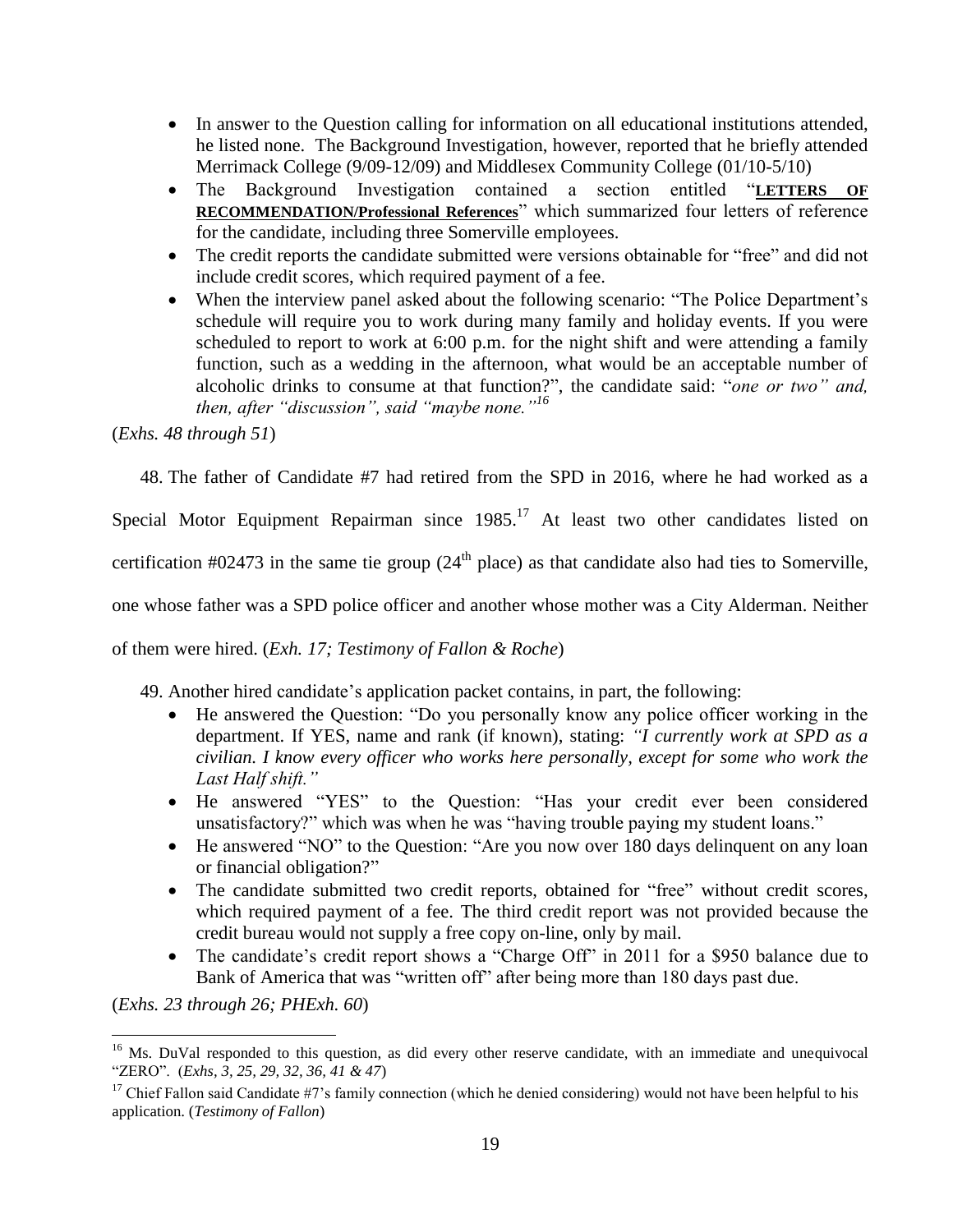- 50. Another hired candidate's application packet contains, in part, the following:
	- $\bullet$  He answered "YES" to the Question: "Have you ever been convicted of a felony?"<sup>18</sup>
	- The candidate submitted two credit reports obtained for "free" without credit scores, which required payment of a fee. He did not provide the third credit report because the information he provided to the credit bureau "did not match data" in its system.
	- The Background Investigation contained a section entitled **Employment History** which summarized interview with his current employer and a section entitled **References,** which summarized three letters of reference he submitted.

## (*Exhs. 27 through 29; PHExh. 61*)

51. Another hired candidate's application packet contains, in part, the following:

- The Background Investigation revealed that the candidate was named in a 6/23/07 police report as one of a group at a WalMart who were "loud and kicking items off of shelves. . . [and] told . . . that if they returned they would be prosecuted for trespassing. Most of the group began arguing, laughing and continued to be disrespectful."
- When the background investigator apprised the candidate of the incident, he seemed "caught off guard" and claimed to have recalled the incident but "it couldn't have been when the officer's report said because he had moved back to Massachusetts by then."
- The Background Investigation listed two "Negative Aspects"—failure to disclose the WalMart incident and "two large car payments totaling almost \$1,500 a month, which "his friend and roommate [name redacted] was actually driving one of the cars and . . . making the payments", prompting the investigator to discuss "the liability involved."
- The Background Investigation contained a section entitled **EMPLOYER INTERVIEWS** with summaries of interviews with two supervisors at his current employer.

## (*Exhs. 30 through 32; PHExh. 62*)

- 52. Another hired candidate's application packet contains, in part, the following:
	- In the section of the application entitled "Financial Record", the candidate listed one credit card account (Capital One). He answered "NO" to: "Are you now over 180 days delinquent on any loan or financial obligation" and answered "YES" to: "Has your credit ever been considered unsatisfactory?", but provided no details.
	- No open credit card account (and no Capital One account) appears on the one credit report the candidate submitted. It shows four (4) "potentially negative" accounts, one 120 days or more past due, one that was in collection and closed, one that was a "key derogatory" (KD) "charged off as bad debt", and one that was 60 days past due until 2013. (This does not include a jewelry store account that the candidate claimed was not his.) His credit was rated "fair" by all three credit bureaus.
	- The Background Investigation section on "Credit Check", states: "payments on time."
	- The candidate attended college (2004-2007) but dropped out and never got a degree.
	- The Background Investigation includes summaries of interviews with the candidate's current and one former employer.
	- The Background Investigation lists "Negative Employment Aspects" for the candidate including: "Can be unprofessional, failure to follow directions."

(*Exhs. 34 through 37*)

 $\overline{a}$  $^{18}$  Unless this answer was a mistake, it would be an automatic disqualifier for the job of a police officer. G.L.c.41, §96A.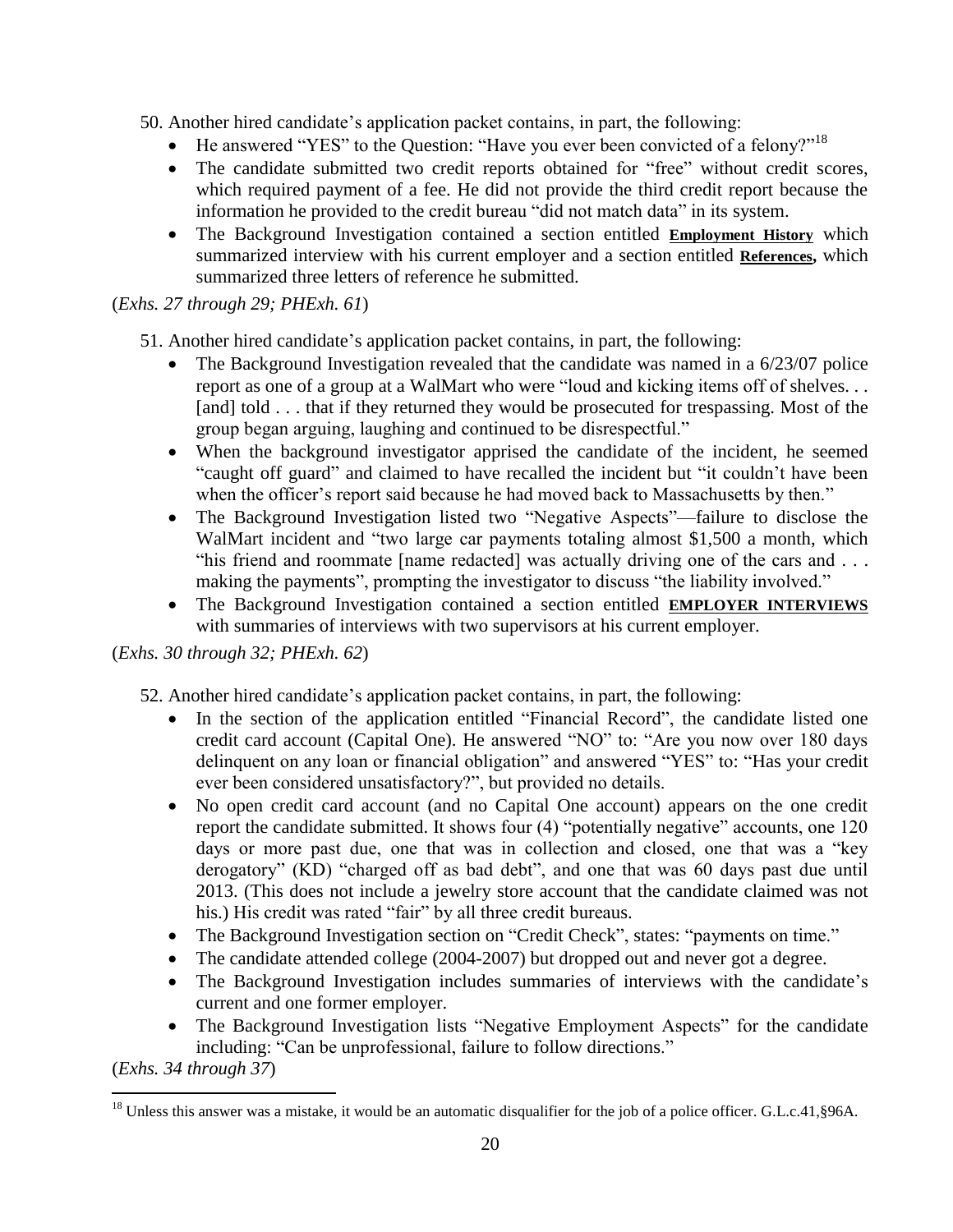53. Another hired candidate's application packet contains, in part, the following:

- He listed nine (9) jobs from 2009 to 2015, including 10 months at a car dealership he left "for personal reasons" and approximately two years with TSA from which he was "let go." When he applied to the SPD, he had been in his current job for one month or less.
- He finished high school in 2005 and did not continue his education since then.
- In the "Financial Record" section of application the candidate answered "NO" to the question: "Has your credit ever been considered unsatisfactory?"
- The candidate submitted three credit reports, obtained for "free" without credit scores, which required payment of a fee. One report listed five (5) "Potential Negative Items", two of which were "scheduled to go to a positive status" in 2020 and 2022. The other reports listed four (4) "Adverse" or "Negative Accounts". His "Debt to Credit Ratio" was 104% (i.e., outstanding debt exceeded total available approved credit).
- The Background Investigation listed a current employer and former employers, and, as to credit, noted only "2 accounts in collection", which he had "cleared up".<sup>19</sup>

## (*Exhs. 38 through 43*)

 $\overline{a}$ 

54. Another hired candidate's application packet contains, in part, the following:

- The candidate answered "YES" to the question" "Has your credit ever been considered unsatisfactory", but provided no details.
- The Background Investigation includes summaries of the investigator's interviews with four current supervisors, and a prior employer, along with neighborhood and personal references.
- The Background Investigator notes as a "Negative Employment Aspect" that the candidate's letters of reference had "[n]amed the wrong police chief."

(*Exhs. 45 through 47; PHExh. 63*)

55. The Recruit Candidate Information Form asks "Have you ever used Marijuana? If YES, how many times and when was the last time you used, and explain the circumstances." Every candidate, save one, answered this question "YES". (*Exhs.1,23,27,30,34,39,48*) None of the Background Investigation Reports noted this use as a negative attribute and the SPD did not consider it disqualifying of any candidate. (*Exhs. 2,24,28,31,35,40,49;Testimony of Cotter*)

56. Marijuana is categorized by the U.S. Drug Enforcement Agency (DEA) and the Massachusetts Department of Public Health (DPH) as a "Schedule I" controlled substance, which, at the time, was not legally available by prescription in Massachusetts. This designation means that

 $19$  The background investigator who prepared the report on this candidate (the same officer who prepared the report on Ms. DuVal), explained at the Commission hearing that he knew that the candidate previously had "horrible credit" and knew his statement that he had never had unsatisfactory credit was "untrue", but did not mention this in his report because he assumed the candidate had simply answered the question "in error." He also described the candidate's prior work history as a "mess" but did not mention that in his report either because, based on information from his current employer and military supervisor, the candidate had since "improved himself".(*Exh 40; Testimony of Mitsakis*)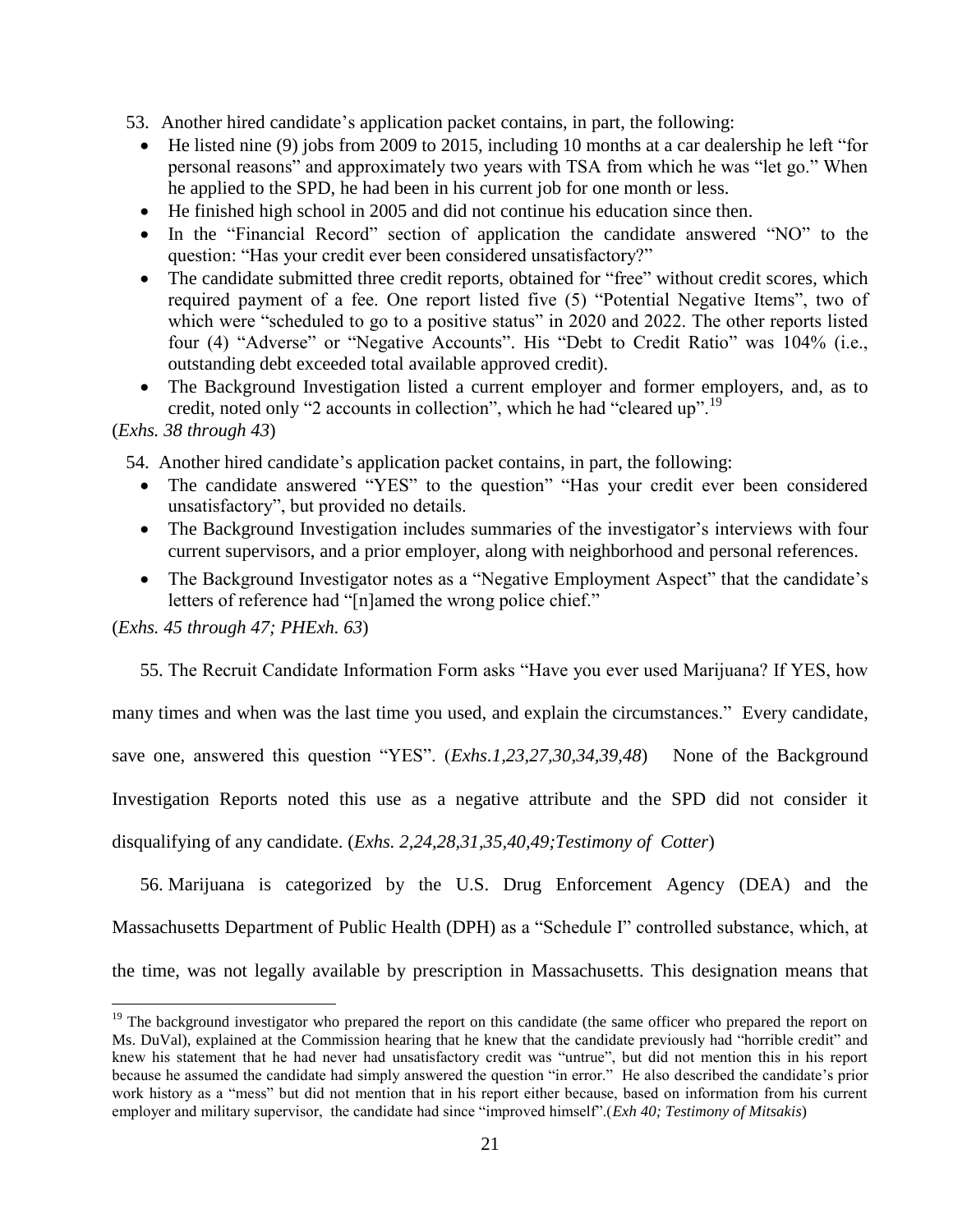marijuana was determined to be a drug with: (a) high potential for abuse; (b) no currently accepted medical use in treatment in the United States; and (c) lack of accepted safety for use even under medical supervision. (*Administrative Notice [Controlled Substances Act, 21 U.S.C. §801 et seq.; 21 C.F.R. §1308; Mass. Controlled Substances Act, G.L.c.94C,§2; 105 C.M.R. §700.002;see generally [https://www.dea.gov/pr/multimedia-library/ publications/drug\\_of\\_abuse.pdf\]](https://www.dea.gov/pr/multimedia-library/%20publications/drug_of_abuse.pdf)*)

57. Xanax (alprazolam) and Ativan (lorazepam) are categorized by the DEA and the DPH as Schedule IV controlled substances, and are available by prescription. This designation means, relative to drugs in Schedules I, II or III, these drugs: (a) have a low potential for abuse; (b) have a currently accepted medical use in treatment in the United States; and (c) may lead to limited dependence. (*Administrative Notice [Controlled Substances Act, 21 U.S.C. §801 et seq.; 21 C.F.R. §1308; Mass. Controlled Substances Act, G.L.c.94C,§2; 105 C.M.R. §700.002; see generally [https://www.dea.gov/pr/multimedia-library/publications/drug\\_of\\_abuse.pdf\]](https://www.dea.gov/pr/multimedia-library/publications/drug_of_abuse.pdf)*)

#### **APPLICABLE CIVIL SERVICE LAW**

The core mission of Massachusetts civil service law is to enforce "basic merit principles" described in Chapter 31 for "recruiting, selecting and advancing of employees on the basis of their relative ability, knowledge and skills including open consideration of qualified applicants for initial appointment" and ensuring that "all employees are protected against coercion for political purposes, and are protected from arbitrary and capricious actions." G.L.c.31,§1. The primary mechanism that ensures adherence to these principles in hiring and promotion is provision for regular competitive qualifying examinations administered by the Massachusetts Human Resources Division (HRD), open to all qualified applicants, from which "eligible lists" of successful applicants are established, ranking candidates in order of their exam scores, along with certain statutory credits and preferences. The eligible list is then used to create a "Certification" (containing the names of at least three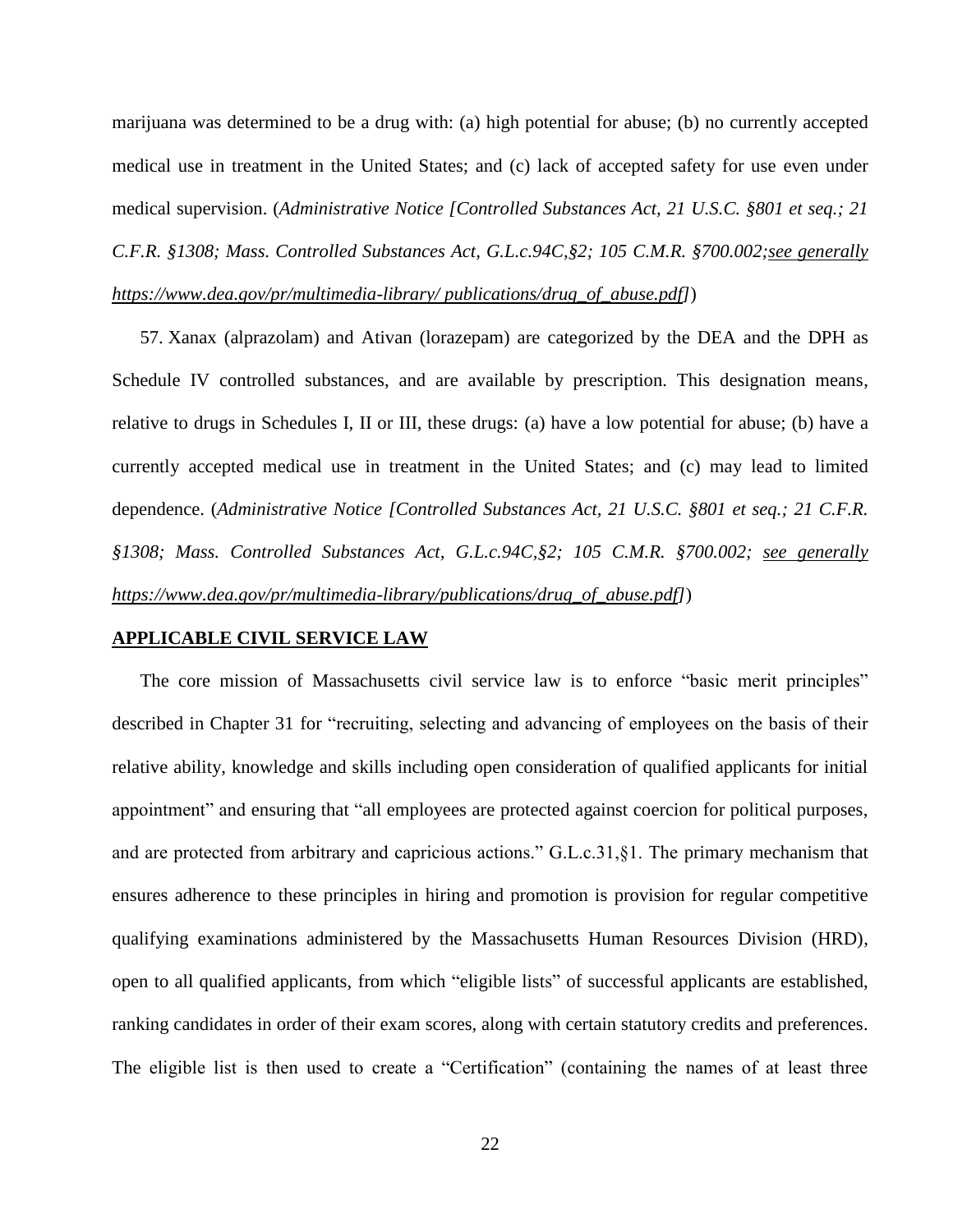candidate for each open position – known as the " $2n+1$ " formula), also listing names in the same rank order as they appear on the eligible list, from which an appointing authority must select the candidate(s) for the civil service appointment. G.L.c.31, §§6 through 11, 16 through 27; Personnel Administration Rules (PAR), PAR.09.

In order to deviate from the rank order of preferred hiring, and appoint a person below the "person whose name appears highest" on the Certification, an appointing authority must provide a specific, written statement of all of the reasons – positive or negative, or both – consistent with basic merit principles, for bypassing the higher-ranked candidate. G.L.c.31,§1,§27; PAR.08(4). "Such statement shall indicate all . . . reasons for bypass on which the appointing authority intends to rely or might, in the future, rely to justify the bypass. . . . No reasons that are known or reasonably discoverable by the appointing authority, and which have not been disclosed . . . shall later be admissible as reasons for selection or bypass in any proceeding before the . . . Civil Service Commission." Id.

A person who is bypassed may appeal under G.L.c.31,§2(b) for de novo review by the Commission. On appeal from a bypass, the Commission's role is not to determine if the candidate should have been bypassed. Rather, the Commission determines whether, by a preponderance of evidence, the bypass decision was made after an "impartial and reasonably thorough review" of the background and qualifications of the candidates' fitness to perform the duties of the position and that there was "reasonable justification" for the decision. Police Dep't of Boston v. Kavaleski, 463 Mass. 680, 688-89 (2012) citing Massachusetts Ass'n of Minority Law Enforcement Officers v. Abban , 434 Mass. 256, 259 (2001); [Brackett v. Civil Service Comm'n, 447 Mass. 233, 241 \(2006\)](http://web2.westlaw.com/find/default.wl?mt=Massachusetts&db=578&rs=WLW15.04&tc=-1&rp=%2ffind%2fdefault.wl&findtype=Y&ordoc=2029136022&serialnum=2009543382&vr=2.0&fn=_top&sv=Split&tf=-1&pbc=70F732C1&utid=1) and cases cited; [Beverly v. Civil Service Comm'n, 78 Mass.App.Ct. 182, 187 \(2010\);](http://web2.westlaw.com/find/default.wl?mt=Massachusetts&db=578&rs=WLW15.04&tc=-1&rp=%2ffind%2fdefault.wl&findtype=Y&ordoc=2029136022&serialnum=2023501172&vr=2.0&fn=_top&sv=Split&tf=-1&pbc=70F732C1&utid=1) Leominster v. Stratton, 58 Mass.App.Ct. 726, 727-28 (2003). See also Mayor of Revere v. Civil Service Comm'n, 31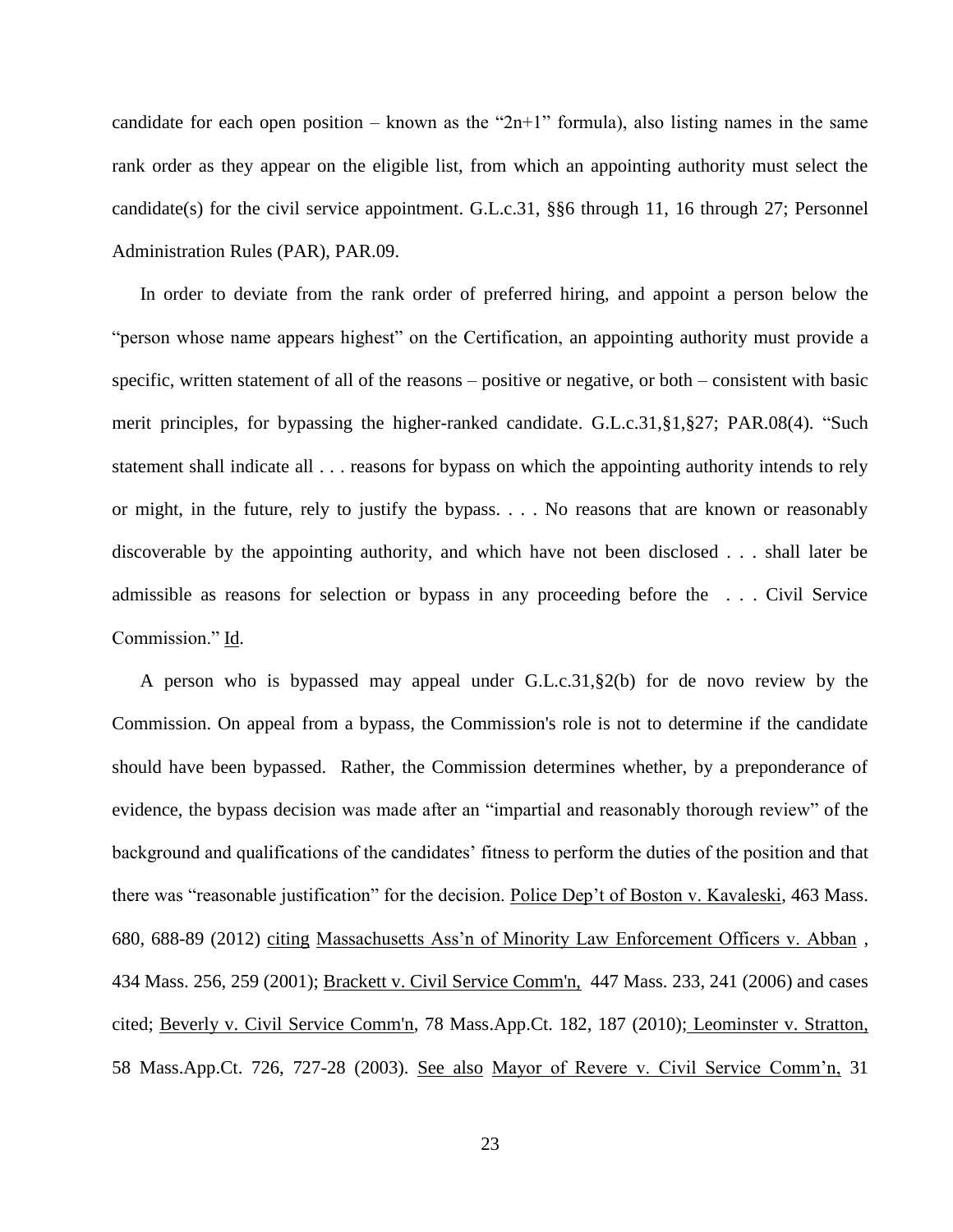Mass.App.Ct. 315, 321 (1991) (appointing authority must prove, by a preponderance of evidence, that the reasons assigned to justify the bypass were "more probably than not sound and sufficient"); Selectmen of Wakefield v. Judge of First Dist. Ct., 262 Mass. 477, 482 (1928) (same)

"Reasonable justification in this context means 'done upon adequate reasons sufficiently supported by credible evidence, when weighed by an unprejudiced mind, guided by common sense and by correct rules of law.' " Brackett v. Civil Service Comm'n, 447 Mass. 233, 543 (2006) and cases cited; Commissioners of Civil Service v. Municipal Ct., 359 Mass. 211, 214 (1971), *citing* Selectmen of Wakefield v. Judge of First Dist. Ct., 262 Mass. 477, 482 (1928).

In selecting public employees of skill and integrity, appointing authorities are vested with a certain degree of discretion. City of Cambridge v. Civil Service Comm'n, 43 Mass.App.Ct. 300, 303-305, rev.den., 428 Mass. 1102 (1997). It is not necessary, however, for the Commission to find that the appointing authority acted "arbitrarily and capriciously." Rather, the governing statute, [G.L.c.31,§2\(b\),](https://1.next.westlaw.com/Link/Document/FullText?findType=L&pubNum=1000042&cite=MAST31S2&originatingDoc=Ib21af0ded3bd11d99439b076ef9ec4de&refType=LQ&originationContext=document&transitionType=DocumentItem&contextData=(sc.History*oc.UserEnteredCitation)) gives the commission broad "scope to evaluate the legal basis of the appointing authority's action, even if based on a rational ground." City of Cambridge v. Civil Service Comm'n, 43 Mass.App.Ct. 300, 303-305, rev.den., 428 Mass. 1102 (1997)*.* In deciding "whether there was reasonable justification" shown for an appointing authority's exercise of discretion, the Commission's primary concern is to ensure that the action comports with "[b]asic merit principles." [G.L.c.31,§1.](http://web2.westlaw.com/find/default.wl?mt=Massachusetts&db=1000042&rs=WLW15.04&docname=MAST31S1&rp=%2ffind%2fdefault.wl&findtype=L&ordoc=2029136022&tc=-1&vr=2.0&fn=_top&sv=Split&tf=-1&pbc=70F732C1&utid=1) See [Massachusetts Ass'n of Minority Law Enforcement Officers v. Abban,](http://web2.westlaw.com/find/default.wl?mt=Massachusetts&db=578&rs=WLW15.04&tc=-1&rp=%2ffind%2fdefault.wl&findtype=Y&ordoc=2029136022&serialnum=2001441097&vr=2.0&fn=_top&sv=Split&tf=-1&pbc=70F732C1&utid=1) 434 Mass. [256, 259, \(2001\);](http://web2.westlaw.com/find/default.wl?mt=Massachusetts&db=578&rs=WLW15.04&tc=-1&rp=%2ffind%2fdefault.wl&findtype=Y&ordoc=2029136022&serialnum=2001441097&vr=2.0&fn=_top&sv=Split&tf=-1&pbc=70F732C1&utid=1) [Beverly v. Civil Service Comm'n, 78 Mass.App.Ct. 182, 188 \(2010\);](http://web2.westlaw.com/find/default.wl?mt=Massachusetts&db=578&rs=WLW15.04&tc=-1&rp=%2ffind%2fdefault.wl&findtype=Y&ordoc=2029136022&serialnum=2023501172&vr=2.0&fn=_top&sv=Split&tf=-1&pbc=70F732C1&utid=1) City of Cambridge v. Civil Service Comm'n, 43 Mass.App.Ct. 300, 303-305, rev.den., 428 Mass. 1102 (1997); MacHenry v. Civil Serv. Comm'n, 40 Mass.App.Ct. 632, 635 (1995), rev.den.,423 Mass.1106 (1996); Mayor of Revere v. Civil Service Comm'n, 31 Mass.App.Ct. 315, 321n.11, 326 (1991). Although it is not within the authority of the commission "to substitute its judgment about a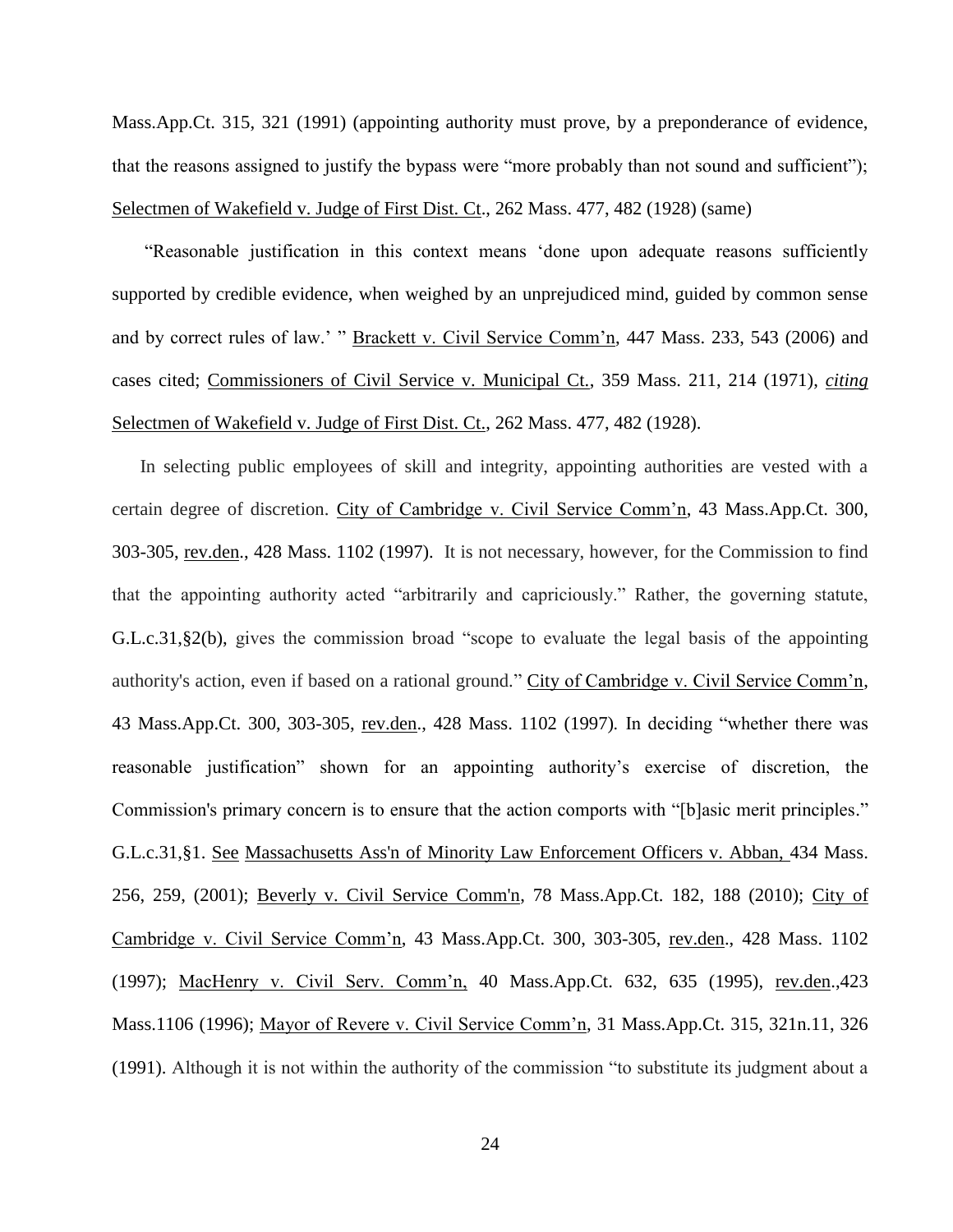*valid* exercise of *discretion based on merit or policy considerations* by an appointing authority", when there are "overtones of political control or objectives unrelated to merit standards or neutrally applied public policy, then the occasion is appropriate for intervention by the commission." Id. (*emphasis added*) The Commission has been clear that a bypass is not justified where "the reasons offered by the appointing authority were untrue, apply equally to the higher ranking, bypassed candidate, are incapable of substantiation, or are a pretext for other impermissible reasons." Borelli v. MBTA, 1 MCSR 6 (1988).

#### **ANALYSIS**

Somerville failed to establish reasonable justification for its March 2, 2016 decision to bypass Ms. DuVal. Having made a conditional offer of employment and processed her through full medical and psychological screening, Somerville could not lawfully substitute previously known "nonmedical" reasons for the failed medical reasons used to bypass her. Moreover, the "non-medical" reasons provided for bypassing Ms. DuVal do not stand up on the merits, as they were not supported by a reasonably thorough review, they do not comport with the facts, they reflect improper disparate treatment, and they are a pretextual, post-hoc rationale for the original, failed reasons used to bypass her based on her "medical condition".

#### Impermissible Use of "Non-Medical Reasons" for Bypass

On May 12, 2015, Somerville made a "conditional offer of employment" to Ms. DuVal and processed her through a medical exam and psychological screening. (*Exh. 6*) On September 1, 2015, after receiving and reviewing the medical and psychological evaluations, Somerville informed Ms. DuVal that she would be bypassed because she suffered from a "Category B" medical condition that precluded her from performing the "essential functions" of an SPD police officer for which "reasonable accommodations were not possible." (*Exhs. 7 through 13*) Only after the medical and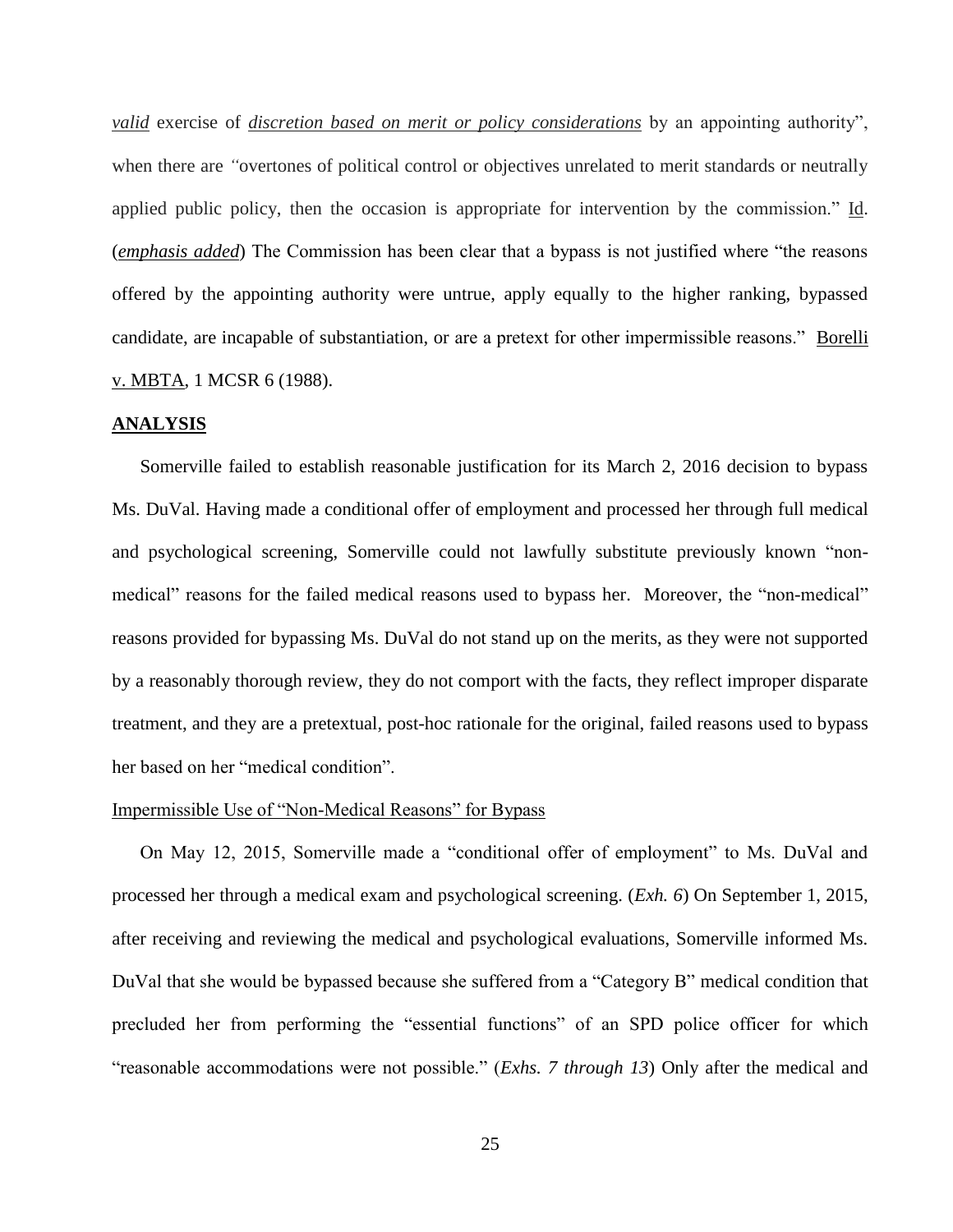psychological reasons were found deficient and withdrawn did Somerville "reassess" Ms. DuVal's qualifications and issue a second bypass decision that purported to rely on "non-medical" reasons. Ms. DuVal argues that, after having obtained extensive medical and psychological information on her, and, initially, claiming she was medically disqualified, Somerville cannot now "unlearn" that information and claim to rely merely on "non-medical" reasons to bypass her. I agree.

It is a crucial tenet within basic merit principles under civil service law to assure, among other things, "fair treatment of all applicants and employees in all aspects of personnel administration without regard to . . . handicap . . . and with proper regard for privacy . . . ." G.L.c.31, §1. Both the federal Americans With Disabilities Act, 42 U.S.C. §§12112(d)(2)-(3), and the Massachusetts Employment Discrimination Law, G.L.c.151B,§4(16), strictly regulate how employers may acquire and use private, medical information about a candidate for employment, essentially, precluding inquiry into a candidate's medical history without first having made a bona fides, i.e., "real", offer of employment based on an evaluation of "all relevant non-medical information." See, e.g., Police Dep't of Boston v. Kavaleski, 463 Mass. 680, 682,n.5 (2012); O'Neal v. City of New Albany, 293 F.3d 998, 1007-1009 (7<sup>th</sup> Cir. 2002); Downs v. Massachusetts Bay Transp. Auth., 13 F.Supp.2d 130, 137-39 (D. Mass. 1998), *citing*, "ADA Enforcement Guidance: Preemployment Disability-Related Questions and Medical Examinations", (EEOC Notice 915.002 October 10, 1995); Massachusetts Commission Against Discrimination, "Guidelines; Employment Discrimination on the Basis of Handicap-Chapter 151B", §IV & §V, http://www.mass.gov/mcad/resources/employers-businesses/ [emp-guidelines-handicap-gen.html](http://www.mass.gov/mcad/resources/employers-businesses/%20emp-guidelines-handicap-gen.html)

The duty to compartmentalize medical and non-medical employment decision-making stems from the statutory mandate to minimize the risk of cross-contamination between these two separate issues, which can be a very illusive matter to prove after-the-fact. See, e.g., O'Neal v. City of New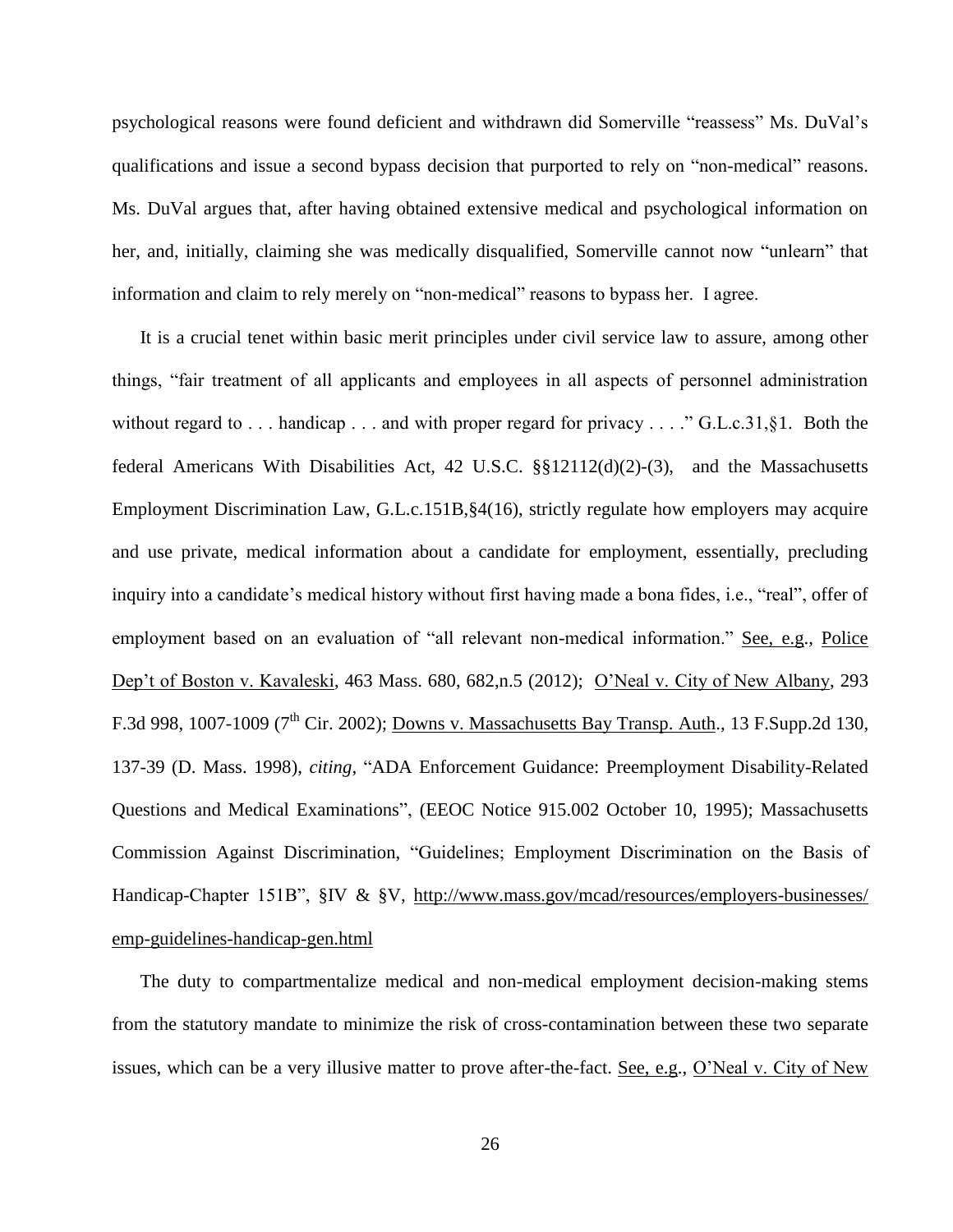Albany, 293 F.3d at 1008, *citing* McKennon v. Nashville Banner Pub. Co., 513 U.S. 352, 360 (1995) ("proving that the same decision would have been justified . . . is not the same as proving that the same decision would have been made."); Garlitz v. Alpena Reg. Med. Ctr., 834 F. Supp. 2d 668, 677 (E.D. Mich. 2011) ("The obvious purpose of  $[42 \text{ U.S.C.}\$12112(d)(2)]$  is to limit the gathering and use of medical information as one of the ways to reduce the possibility of discrimination."); Downs v. Massachusetts Bay Transp. Auth., 13 F.Supp.2d at 141 ("The distinction between what may be asked in the pre-and post-offer stages is designed to facilitate discovery of discrimination.")

This appeal presents compelling reason to hold Somerville to its original (failed) election to bypass Ms. DuVal as medically disqualified. I appreciate that Somerville may have been operating under a misunderstanding of the applicable legal requirements for conducting pre-employment medical examinations and acknowledge that Somerville has now changed its practice to conform to the law. Nevertheless, those positive steps do not cure the error made in Ms. DuVal's case. Here, there is more than mere "possibility" that Somerville's second bypass took account of and integrated the medical information from the initial evaluation process; the preponderance of the evidence established that, in fact, Somerville did just that. Personnel Director Roche told Mayor Curtatone, in recommending the second bypass, that Ms. DuVal had initially failed her psychological exam. He thought it relevant to the first bypass to be sure the psychological evaluators knew about the socalled "red flags" in Ms. DuVal's background, expecting that the evaluators would put their imprimatur on them, so as so justify a bypass on stronger medical or psychological grounds than might otherwise be the case. Then, when that tactic failed, Somerville recast the failed medical issues as a non-medical concern, i.e., claiming that she exposed her proclivity for risky behavior by using a friend's Xanax instead of taking "legal means to address what you described as anxiety".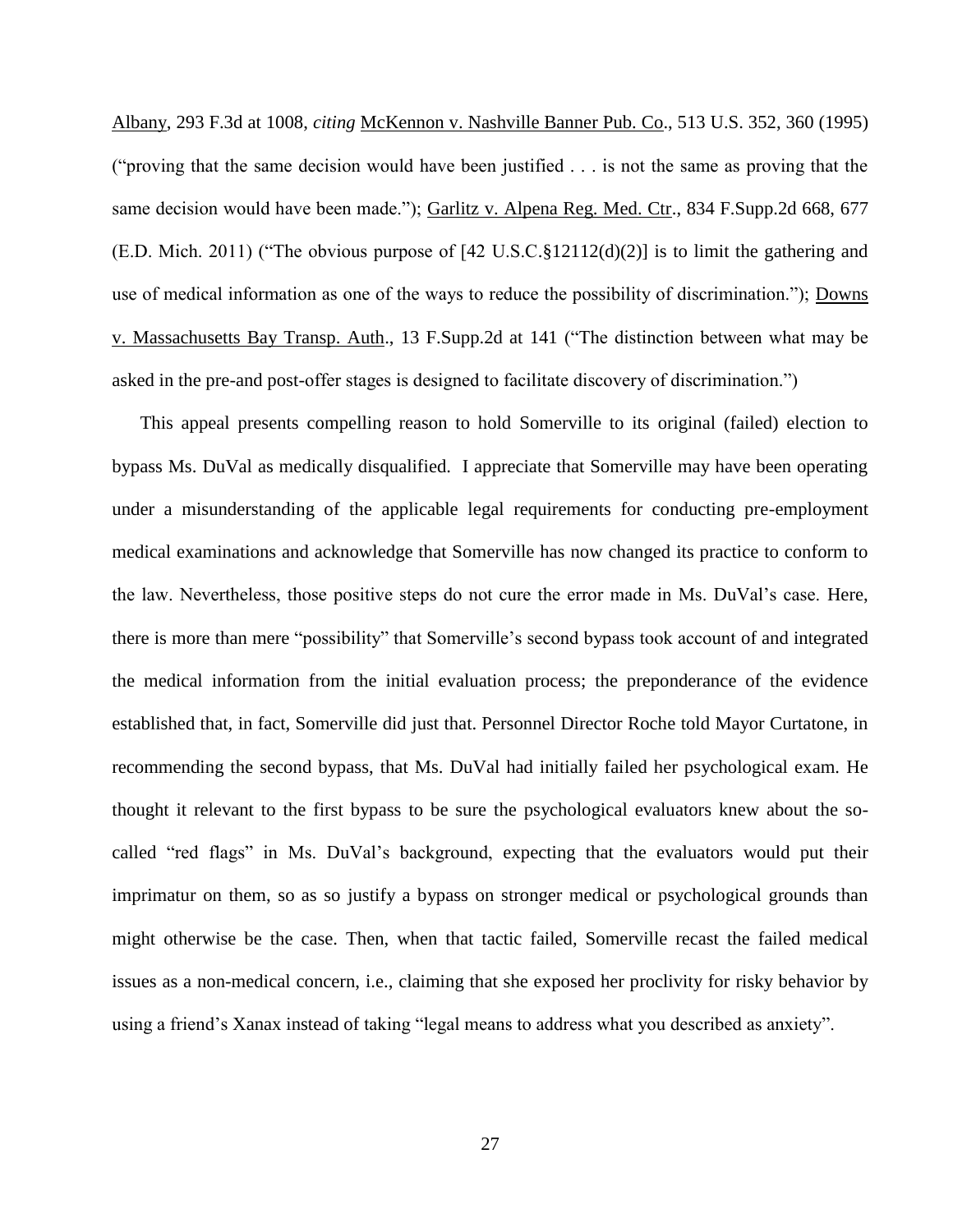In other words, Somerville's issue with Xanax evolved from a per se (albeit non-existent) medically disqualifying drug dependency and mental disorder, into what was, in effect, a layman's proxy for that mental health concern, i.e., taking Xanax from friend was illustrative of a fragile emotional state, as it showed Ms. DuVal was prone to use desperate, extra-legal means to cope with her future "anxiety attacks." It is particularly disturbing that Somerville continued to insinuate that Ms. DuVal had any degree of psychological or substance abuse issues after that question was thoroughly vetted by two mental health providers, both of whom expressly and completely discredited the notion. I find it hard to imagine a more compelling reason to provide Ms. DuVal a fresh review untainted by this unjustified innuendo about her mental stability. See generally, Rivit v. City of Lawrence, 29 MCSR 234 (2016) (recession of conditional offer for "contrived" non-medical reasons after accessing applicant's medical information appeared "unjust"); Funaro v. Chelmsford Fire Dep't, 8 MCSR 29 (1995), *cited in* Dunn v. Boston Police Dep't, 27 MSCR 497 (2014) (town precluded from rescinding conditional offer on information obtained prior to making invalid medical bypass)

#### Lack of Candor in Application Process

The duty imposed upon a police officer to be truthful is one of the most serious obligations he or she assumes. "Police work frequently calls upon officers to speak the truth when doing so might put into question a search or might embarrass a fellow officer." Falmouth v. Civil Service Comm'n., 61 Mass.App.Ct. 796, 801 (2004) *citing* City of Cambridge v. Civil Service Comm'n, 43 Mass.App.Ct. 300, 303-305, rev.den., 428 Mass. 1102 (1997) See, also, Desmond v. Town of West Bridgewater, 27 MCSR 645 (2014); Ung v. Lowell Police Dep't, 24 MCRS 567 (2011); Gallo v. City of Lynn, 23 MCSR 348 (2010). Untruthfulness also may compromise an officer's credibility as witness. See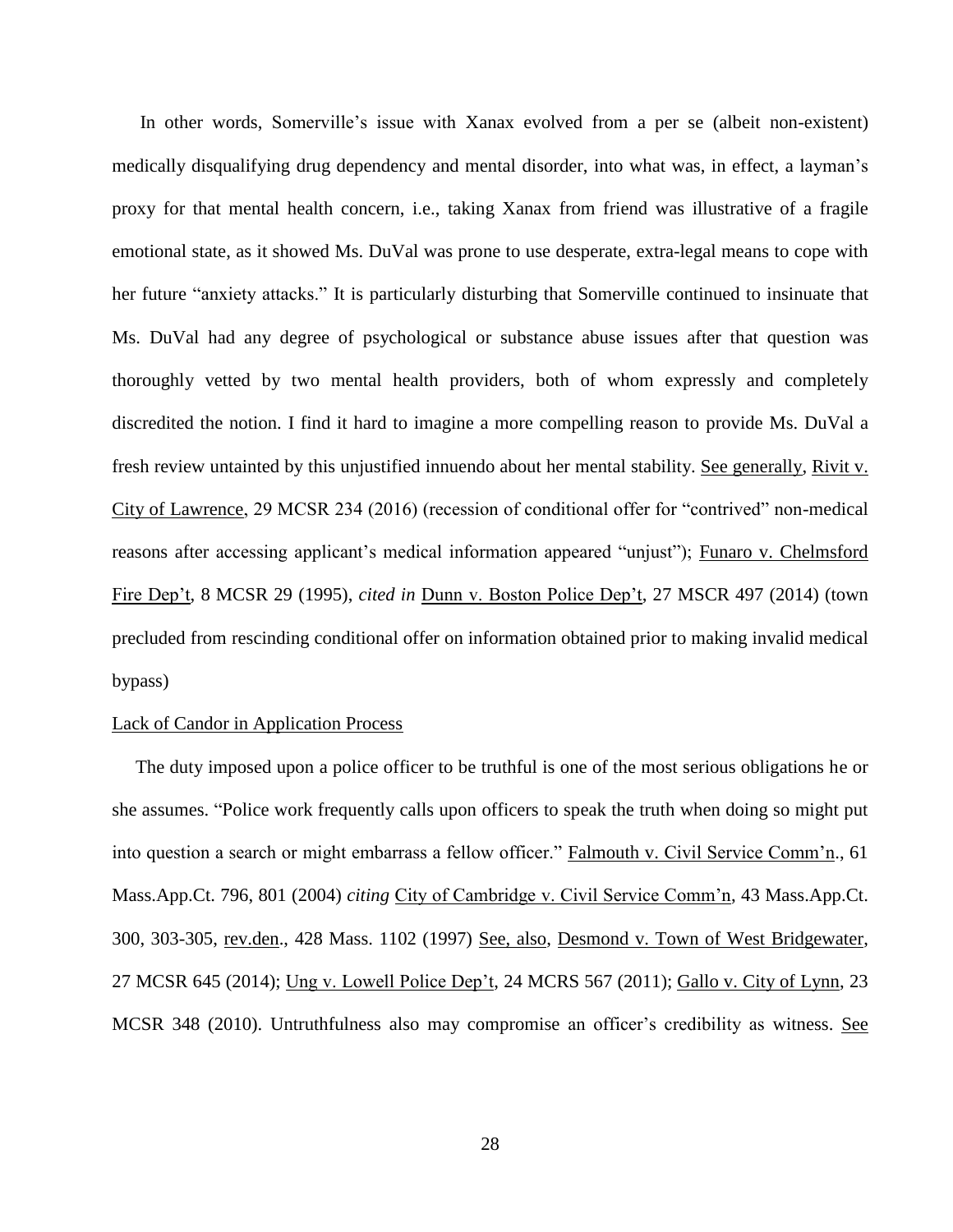United States v. Agurs, 427 U.S. 97, 108 (1976), citing Brady v. Maryland, 373 U.S. 83 (1963). See also Kyles v. Whitley, 514 U.S. 419 (1995); United States v. Bagley, 473 U.S. 667 (1985).<sup>20</sup>

Likewise, an Appointing Authority is well within its rights to bypass a candidate for police officer who "purposefully" fudges the truth during the application process. See, e.g., Barbosa v. New Bedford Police Dep't, 29 MCSR 495 (2016) (pattern of inattention to detail and lack of candor regarding prior employment and criminal history); Minoie v. Town of Braintree, 27 MCSR 216 (2014) (multiple omissions about prior domestic abuse restraining orders and residences); Noble v. Massachusetts Bay Trans. Auth., 25 MCSR 391 (2012) (concealing suspension from school for involvement in criminal activity); Burns v. City of Holyoke, 23 MCSR 162 (2010) (claiming he 'withdrew" from another law enforcement application process from which he was actually disqualified); Escobar v. Boston Police Dep't., 21 MCSR 168 (2008) (misrepresenting residence)

The corollary, however, to the serious consequences that flow from a finding that a police officer or applicant has violated the duty of truthfulness requires that any such charges must be carefully scrutinized so that the officer or applicant is not unreasonably disparaged for honest mistakes or good faith mutual misunderstandings. See, e.g., Boyd v. City of New Bedford, 29 MCSR 471 (2016) (honest mistakes answering ambiguous questions on NBPD Personal History Questionnaire); Morley v. Boston Police Dep't, 29 MCSR 456 (2016) (candidate unlawfully bypassed on misunderstanding appellant's responses about his "combat" experience); Lucas v. Boston Police Dep't, 25 MCSR 420 (2012) (mistake about appellant's characterization of past medical history)

 $^{20}$ The Commonwealth has somewhat different standards for prosecutorial disclosure of exculpatory evidence; facts not generated by "the prosecution team", but unrelated internal affairs investigations, generally, do not come within the "Brady" paradigm. See, e.g., MASS.R.CRIM.P. 14(a)(1)(A) and 2014 Reporters Notes; Commonwealth v. Laguer, 448 Mass. 585 (2007); Commowealth v. Tucceri, 412 Mass. 401 (1992); Commonwealth v. Daye, 411 Mass. 719 (1992); Commonwealth v. Gallerelli, 399 Mass. 17 (1987); Commonwealth v. Wilson, 381 Mass. 90 (1980) See also Commonwealth v. Wanis, 426 Mass. 639, 643-44 (1998); Commonwealth v. Thomas, 451 Mass. 451 (2008)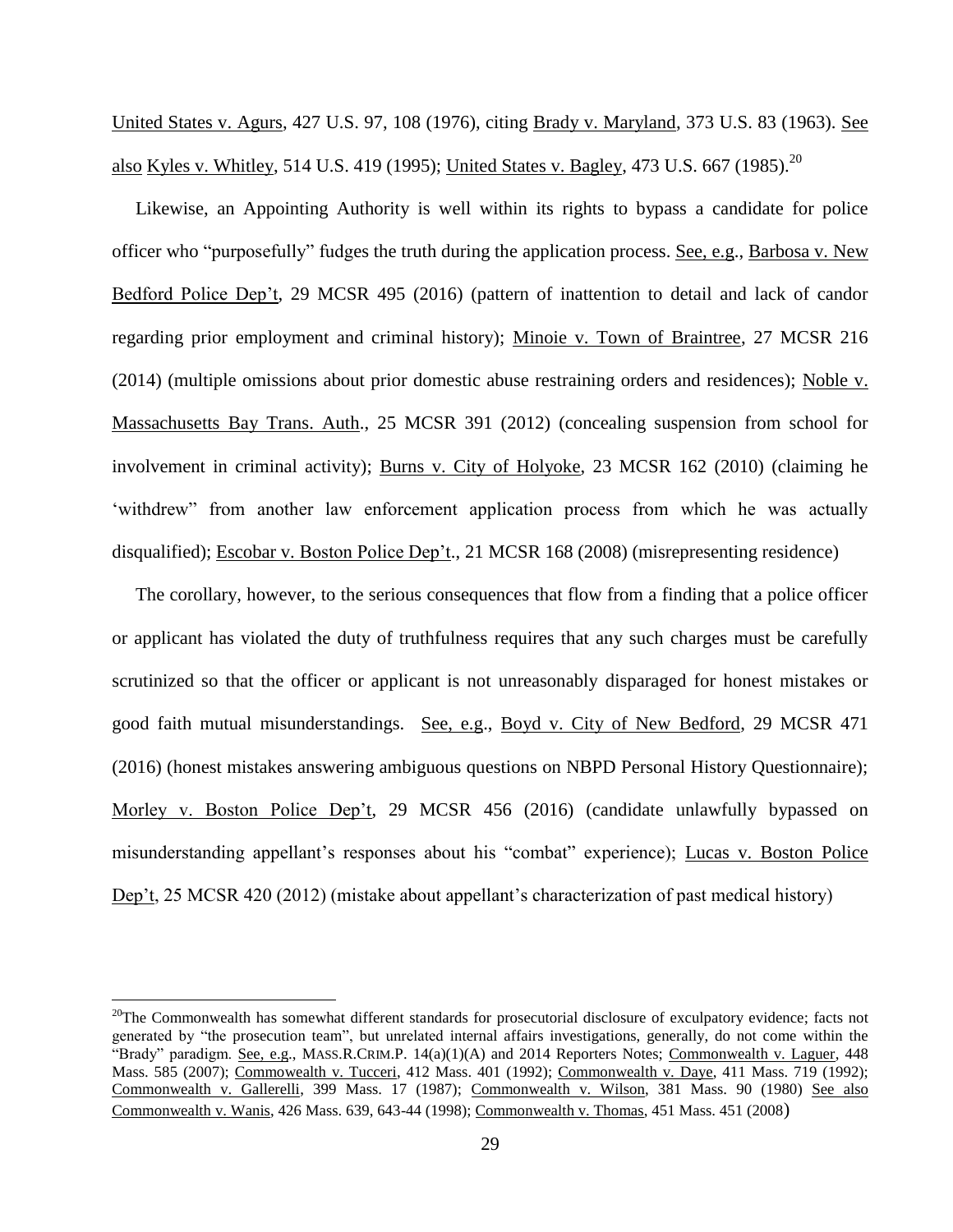Here, Ms. DuVal's alleged omissions in her application packet do not support a conclusion that she demonstrated the disqualifying trait of untruthfulness or inattention. Indeed, in many respects, she went above and beyond to disclose less than flattering information about herself.

First, the alleged omissions of "details" from her credit history were all legitimately explained. She answered "NO" to a question that asked if she was "now" over 180 days delinquent in any obligations, in the honest belief that was a correct answer. She had not remembered the \$280 telephone bill from 2011, which account was closed and she had no contact from the creditor for several years. Indeed, whether a closed account could be considered "now" delinquent is, at least, ambiguous. Two of the hired candidates took the very same approach, answering "NO" to this question, although one had a closed "charge off" over 180 overdue, and the other a history of "KDs" on his credit report. Similarly, Ms. DuVal's omission of the "details" of her "unsatisfactory credit" is also reasonably explained by the ambiguity in the SPD's application form, which, by the way it is formatted, appears to ask for such details only as to a different question. Two other hired candidates also answered "YES" to this question but, as they apparently interpreted the form in the same way as Ms. DuVal, they, too, provided no details other than attaching their credit reports, as did she.

Second, whatever critique might be lodged against Ms. DuVal for her omissions on her application, they pale in contrast to the omissions of other candidates, whose responses are far more troubling and yet went entirely excused. For example, the candidate who bypassed Ms. DuVal admitted to using marijuana, but provided no further explanation, as required, as to how often and how recently. This same candidate left off the application the two colleges he briefly attended before dropping out, but he was not called out for it, as was Ms. DuVal. Another candidate answered "NO" to whether he had ever had bad credit, which was not true, as even the background investigator acknowledged he knew all about, but he was given a pass for honest error. Ms. DuVal was only one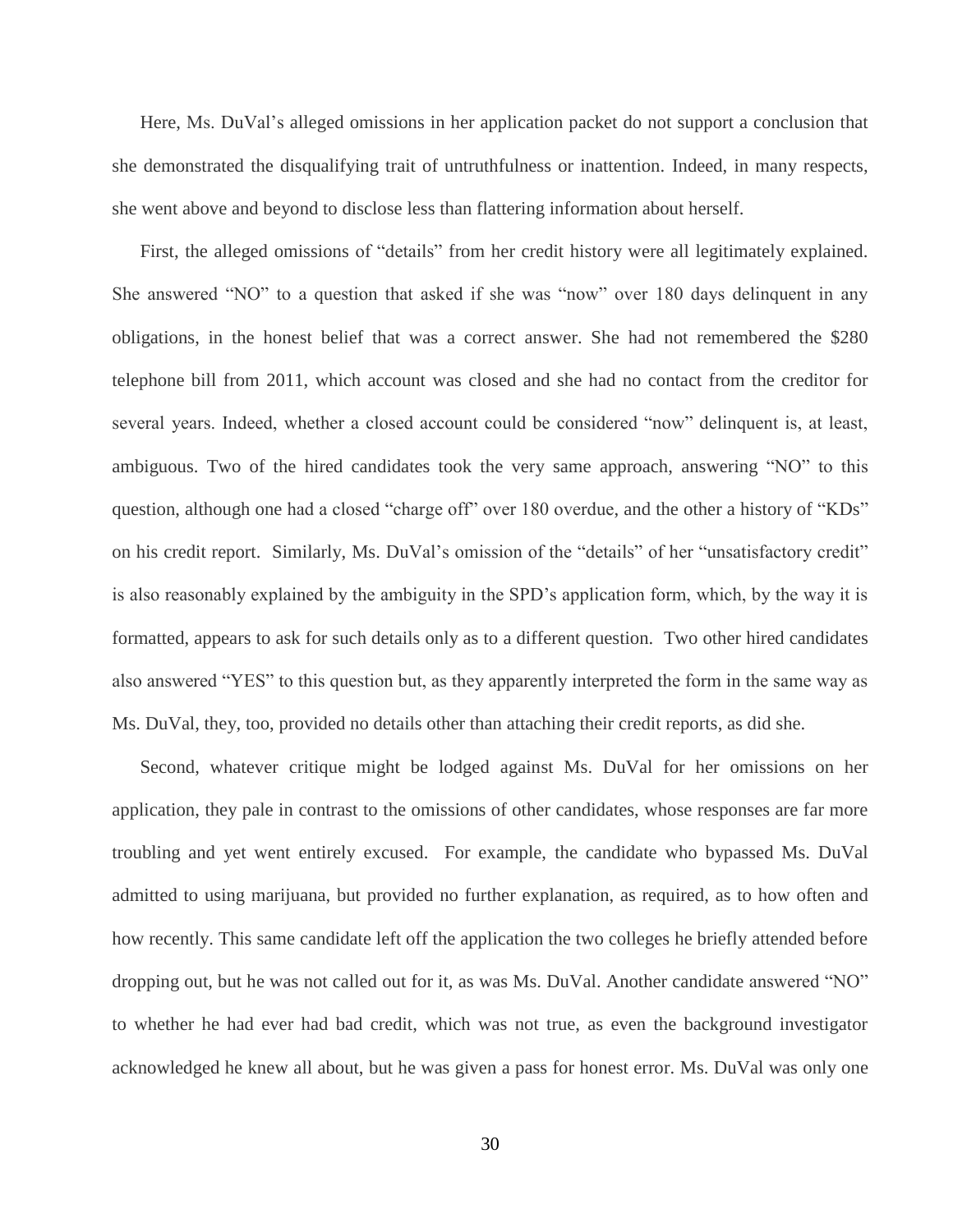of two candidates who paid to obtain all three credit bureau reports including credit scores. Of the three scores, one was in the "fair" range and one was in the "average" range, which is closely comparable to the only other candidate whose credit report does contain his scores, and who was rated "fair" by all three bureaus. Given these examples of disparate treatment, among others, Ms. DuVal's "omissions" and "bad credit" cannot be reason to single her out and disqualify only her for those reasons.

Third, the degree to which Ms. DuVal took care to disclose information that was not entirely favorable to her belies the notion that she "chose not to provide [negative] information that would cast a negative light" on her chances. She meticulously reported her employment and educational history, fully disclosing the jobs from which she had been fired and all discipline she had ever received, no matter how minor. She disclosed her isolated use of a friend's Xanax, although, had she not voluntarily disclosed it, the chances it would be discovered in the background investigation were probably nil. She disclosed the details of her 2003 brush with the criminal justice system, although she was entitled to state "NO RECORD" and was entitled to provide no further information about it. This is not the pattern of a person who had any intent to keep information from the SPD.

#### Work History

Somerville's assertions that Ms. DuVal's had a "poor work history" and "seemed to have issues working with others" is not based on a fair and "reasonably thorough review" of her employment record and it is flatly contradicted by the credible evidence in the record.

First, the background investigation into Ms. DuVal's work history was woefully incomplete. The investigator based his conclusion that Ms. DuVal had a poor work history on his memory of oral interviews with sources at two selected prior employers for whom she had only worked briefly and an ex-boyfriend, who still worked at the Cambridge Restaurant & Night Club. The investigator never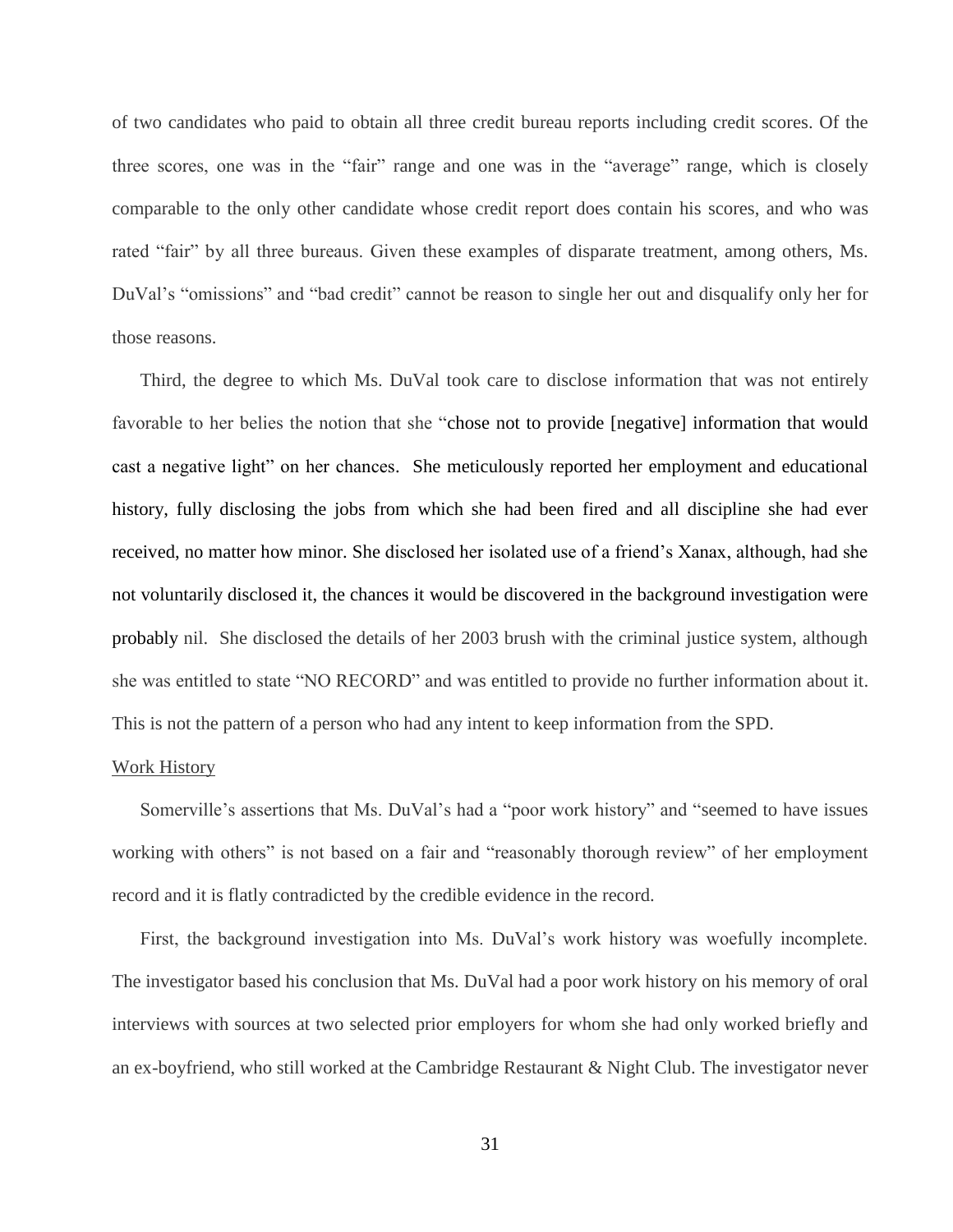interviewed anyone at Ms. DuVal's current employer at the Somerville Bar & Grill), where she worked for two and a half years, beginning as a Door Manager and rising to her current supervisory position of Director of Security. He made no effort to follow-up with the owners of the Cambridge Restaurant & Night Club, the General Manager of the Somerville Bar & Grille, a former co-worker at the Cambridge Lounge, all of whom had percipient knowledge of her work and who had provided glowing recommendations. He makes no mention in his report of any of these positive references. Nor did he follow up with any of the SPD officers and detectives whom she listed, as required by the application, as person who knew her personally.

Second, what information the background investigator did obtain, and had available to him in Ms. DuVal's application, in fact, fairly portrays a mostly positive picture of her credentials and work experience. Her current employer at the Cambridge Florist had "no issues" with her in the two years she worked there. The only arguably negative information he obtained was from a supervisor at the family services agency (where Ms. DuVal had worked for nine months and quit after she had turned in her supervisor for stealing and the supervisor had turned hostile), and electrical company, where a supervisor said she was "standoffish" (and where Ms. DuVal worked for five months and left because clerical work was not her cup of tea). The application, interview record and references (containing reliable percipient opinions from supervisors, peers and others) consistently confirmed these positive facts and refuted the unreliable negative hearsay on which the investigator's conclusions rested. There was simply no credible evidence to support the background investigator's opinion that Ms. DuVal had left her jobs "for no specific reason", that she "can't seem to keep a job for extended period of time" or that she "seems to have problems working with peers."

Third, the mischaracterization of Ms. DuVal's disciplinary record by the Background Investigation and the second bypass letter are particularly troubling, especially coming from a law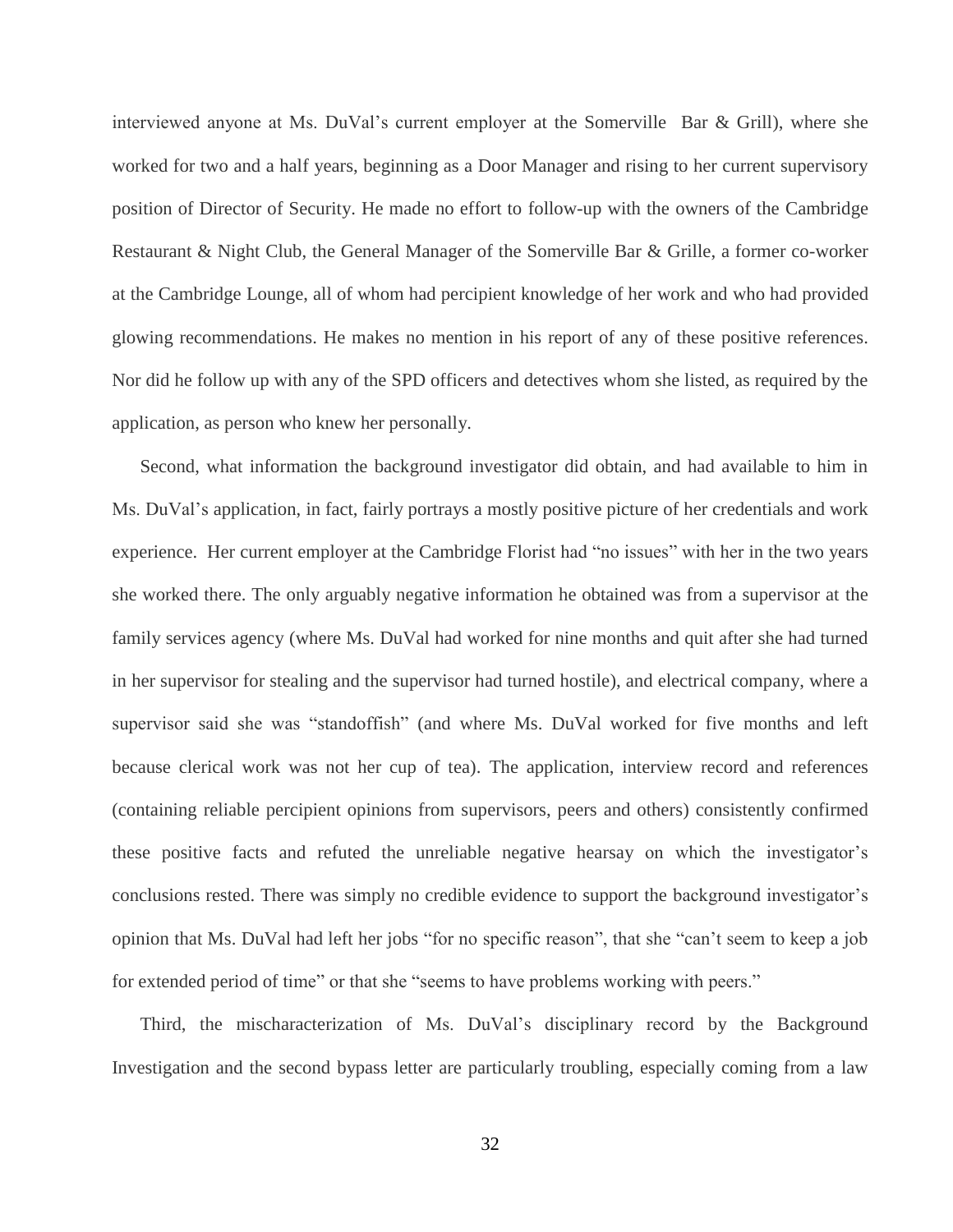enforcement agency, such as the SPD, that I would expect to commend someone, such as Ms. DuVal, who consistently demonstrated that she puts enforcement of the law above personal favors or profit, although not always in her own personal interest to do so. Thus, the Background Investigation mischaracterizes Ms. DuVal's departure from the Cambridge Restaurant & Night Club for "threatening a tour manager". The truth was, she confronted the manager for abusing staff, "informed" him she would have him removed unless he changed his behavior, and was overruled by management, who chose to side with the band manager (who brought in customers). There is no credible evidence that she ever physically or verbally "threatened" harm to the person involved.

Similarly, Ms. DuVal never "placed [her] employer at risk as well as the general public" by "letting everyone in" in alleged retaliation for the Somerville Bar & Grille manager allowing a woman to enter who had insulted her. In fact, Ms. DuVal did no such thing. Throughout her career in the security field, she consistently demonstrated that she sees safety and compliance with the law as her core mission. Her termination by the Cambridge Lounge, for example, was due to her decision to enforce the legal capacity limits, which the owner decided to ignore because he wanted her to admit a personal friend. The General Manager of the Somerville Bar & Grille calls her "the most important member of my security team" who is "loyal, dependable and above all else a leader . . . at the top of my list" and "every decision she makes is always in the best interest of our bar."

Fourth, the disparate treatment Ms. DuVal received concerning her employment history is welldocumented. For example, other candidates received the benefit of a thorough investigation, which included interviews with current and past employers and background reports that accurately summarized these interviews in full, as well as provided summaries of the opinions from the candidate's personal and professional written references. Ms. DuVal, however, received short shrift in virtually every respect. I cannot imagine a more poignant example of disparate treatment or failure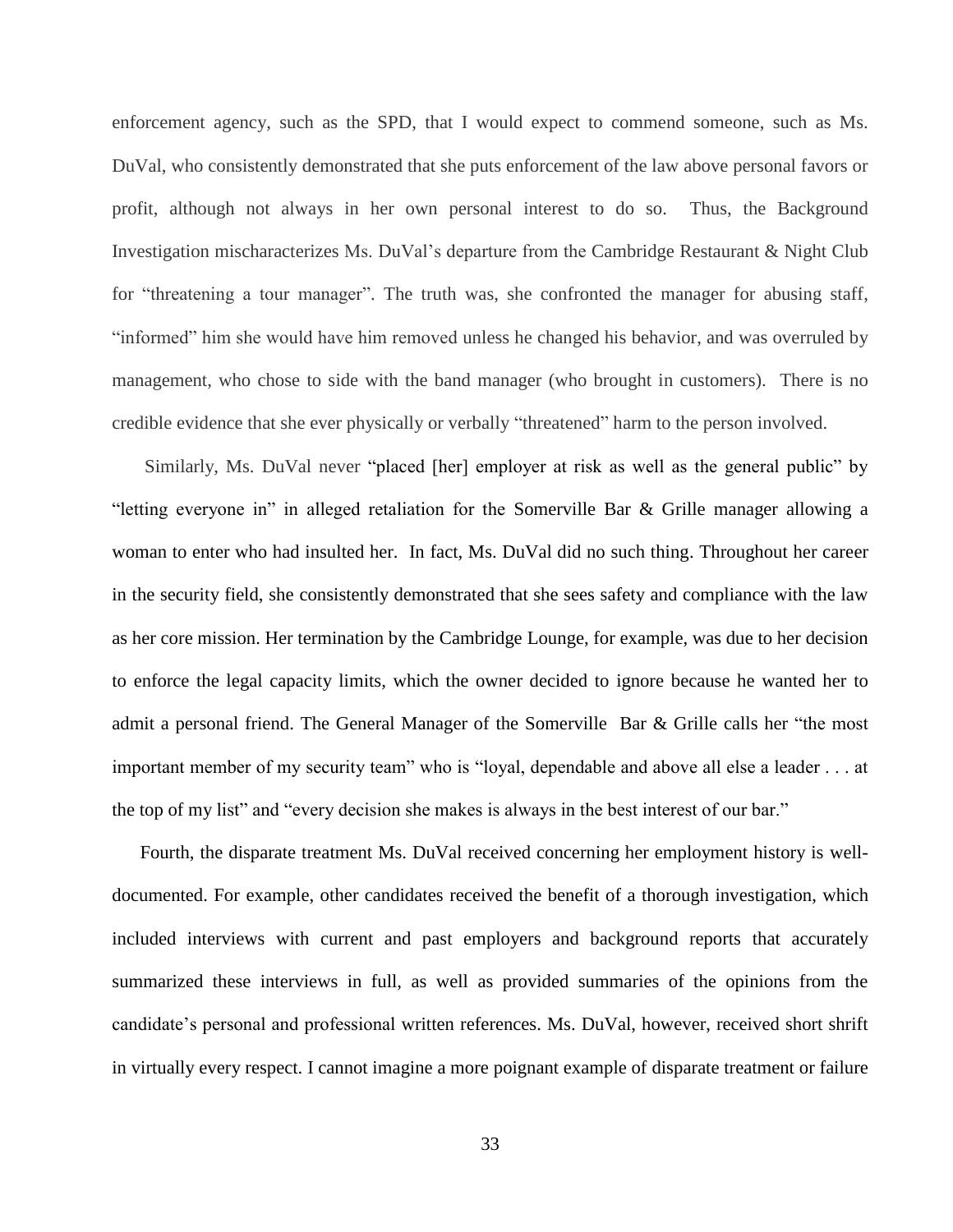to conduct a "reasonably thorough review", as required by civil service law, than appears here with respect to Ms. DuVal's employment record.

#### Other Issues

The remaining issues raised by the parties will be addressed briefly.

First, Somerville's contention that Ms. DuVal presented poorly at her interview does not stand up to scrutiny. No audio or video record was made of any of the interviews and there was no specific method to score or rate candidates' interview performance. The interview notes do little to inform the conclusion that the interview went badly. In fact, if there were any person whose interview responses could be viewed as a "deal breaker", it would be the person who bypassed Ms. DuVal, the only candidate who thought it was acceptable to have a couple of drinks a few hours before reporting for a shift. But what puts reliance on a "poor interview" beyond consideration is the credible evidence that Ms. DuVal's bypass was a foregone conclusion well before her interview took place.

Second, to the extent that Somerville presses Ms. DuVal's prior use of Xanax as a "non-medical" issue (although I have concluded it cannot be separated from the flawed medical and substance abuse issues from which it sprung), it still falls short of providing any reasonable justification to bypass her. The circumstances underlying her self-disclosure of this "offense" (accepting a Xanax – a Schedule IV prescription drug for which her friend had a legal prescription, as had Ms. DuVal in the past) pales in comparison to the acknowledgment by virtually every candidate to their use of marijuana (an illegal "Schedule I" drug), typically, on multiple occasions. To suggest, as the background investigator did, that the former shows a possible "conspiracy" to violate the drug laws and disqualifying judgment for not taking "legal" means to address a legitimate perceived need for the medication, while excusing the latter (i.e., the repeated use of a wholly illegal, highly risky and intoxicating recreational drug), is illogical, at best, if not the height of hypocrisy. Indeed, Ms.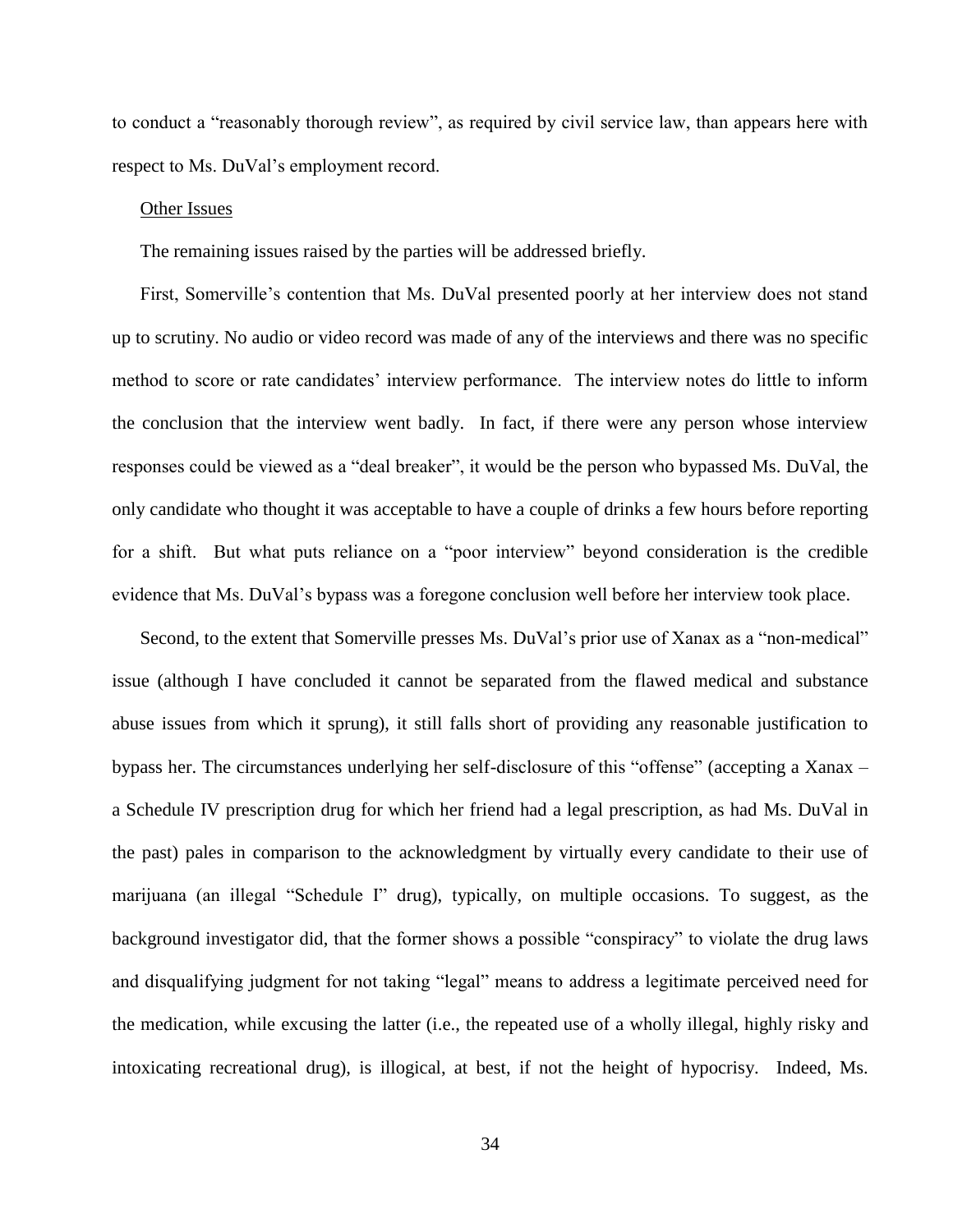DuVal's isolated personal ingestion of a prescription drug provided by a friend for the precise legitimate purpose for which it is prescribed (and not to "share" in getting "high") certainly would appear to qualify for treatment as a civil infraction under federal law; indeed, whether such personal use would ever be prosecuted as a felony or conspiracy, or even could violate such criminal laws, is certainly open to very serious and legitimate doubt. See generally 42 U.S.C. §§ 841 & 844; G.L.c.94C, §§32 et seq. & 40; United States v. Bobadilla-Pagán, 747 F.3d 26 ( $1<sup>st</sup>$  Cir. 2014); United States v. Swiderski, 548 F.2d 445 (2d Cir. 1977)

Third, Ms. DuVal argues that Somerville's decision to bypass her in favor of the lower ranked candidate was motivated by nepotism because of his father's past employment with the SPD. The evidence, however, did not establish that such bias played a role, directly or indirectly. in the selection process. As Somerville points out, other candidates on the same certification, who had close family ties with Somerville city officials, were not hired and, further, Somerville had authority to hire more reserve officers than it eventually appointed, so it was not necessary to bypass Ms. DuVal to "get to" the lower ranked candidate. The absence of nepotism, however, does not alter the established facts, as described above, that Ms. DuVal received disparate and prejudicial treatment as compared with the lower-ranked candidate, as well as most others who were hired, in the manner her application was investigated, reviewed and evaluated. Unjustified unequal and disparate treatment among candidates, whether or not driven by an ulterior motive, is still a violation of civil service law. See, G.L.c.31,§1; Borelli v. MBTA, 1 MCSR 6 (1988).

#### **CONCLUSION**

.

In sum, for the reasons stated herein, the appeal of the Appellant, Marika Duval, is hereby *allowed.*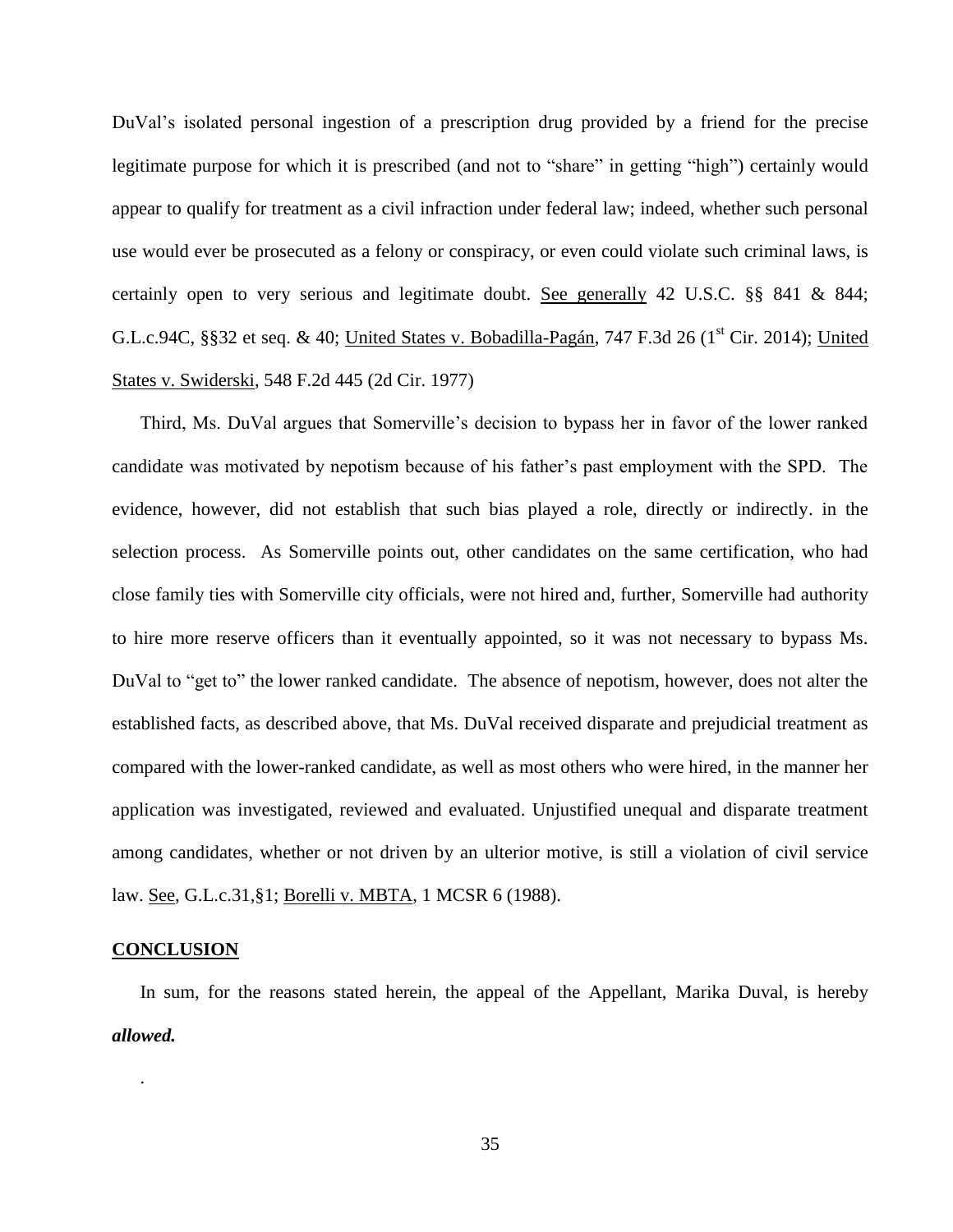#### **RELIEF TO BE GRANTED**

Pursuant to its authority under Chapter 310 of the Acts of 1993, the Commission orders: (1) the name of the Appellant, Marika Duval, shall be placed at the top of all current and future certifications for appointment to the position of permanent Reserve Police Officer with the Somerville Police Department until his is selected for appointment or bypassed after a selection process that conforms to civil service law and rules; (2) If Ms. DuVal is appointed as a Somerville Reserve Police Officer, she shall receive a retroactive civil service seniority date of January 223, 2016, the same as those reserve officers appointed from Certification #02473; (3) the retroactive seniority date is not intended to provide Ms. Duval with any additional pay or benefits, including, but not limited to, any claim to credible service toward retirement.

> Civil Service Commission */s/Paul M. Stein*  Paul M. Stein, Commissioner

By vote of the Civil Service Commission (Bowman, Chairman; Camuso, Ittleman, Stein and Tivnan, Commissioners) on December 7, 2017.

Either party may file a motion for reconsideration within ten days of the receipt of this Commission order or decision. Under the pertinent provisions of the Code of Mass. Regulations, 801 CMR 1.01(7)(1), the motion must identify a clerical or mechanical error in this order or decision or a significant factor the Agency or the Presiding Officer may have overlooked in deciding the case. A motion for reconsideration does not toll the statutorily prescribed thirty-day time limit for seeking judicial review of this Commission order or decision.

Under the provisions of G.Lc.31, §44, any party aggrieved by this Commission order or decision may initiate proceedings for judicial review under G.L.c.30A,§14 in the superior court within thirty (30) days after receipt of this order or decision. Commencement of such proceeding shall not, unless specifically ordered by the court, operate as a stay of this Commission order or decision. After initiating proceedings for judicial review in Superior Court, the plaintiff, or his / her attorney, is required to serve a copy of the summons and complaint upon the Boston office of the Attorney General of the Commonwealth, with a copy to the Civil Service Commission, in the time and in the manner prescribed by Mass. R. Civ. P. 4(d).

Notice: Dennis M. Coyne, Esq. (for Appellant) Shannon T. Phillips, Esq. (for Respondent) John Marra, Esq. (HRD)